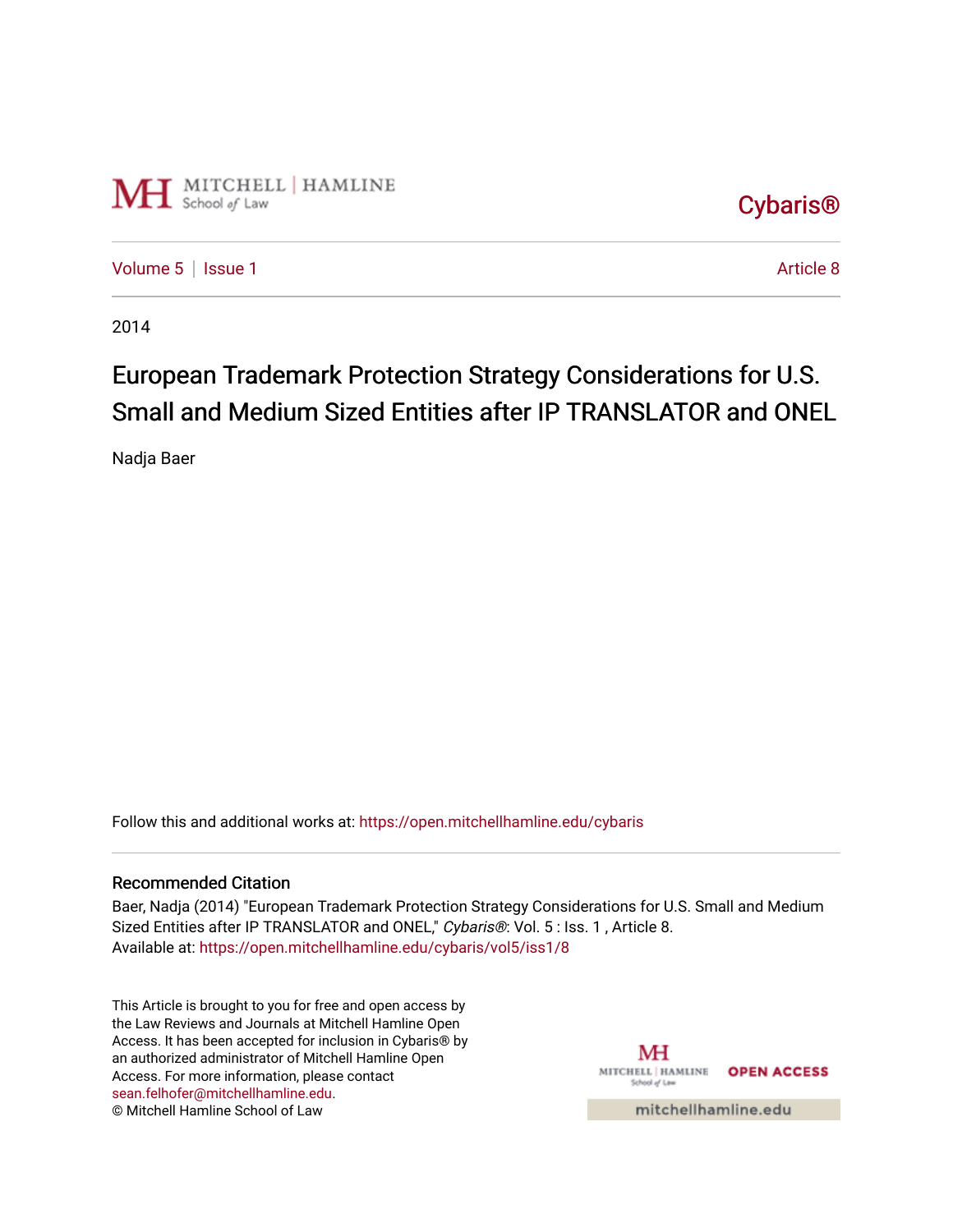# EUROPEAN TRADEMARK PROTECTION STRATEGY CONSIDERATIONS FOR U.S. SMALL AND MEDIUM SIZED ENTITIES AFTER IP TRANSLATOR AND ONEL

# NADJA BAER†

| II. DEVELOPMENT OF A CENTRALIZED EUROPEAN TRADEMARK                                     |  |
|-----------------------------------------------------------------------------------------|--|
| A. Establishment of a Centralized Mark and Office 153                                   |  |
| B. The Communal Protection of a Community<br>Trademark.                                 |  |
| C. The Demand for Community Trademarks Exceeds                                          |  |
| D. Filing for Protection by Class Headings 157                                          |  |
|                                                                                         |  |
| III. RECENT DECISIONS AFFECTING EUROPEAN MARKS161                                       |  |
| A. Class Headings and IP TRANSLATOR162                                                  |  |
|                                                                                         |  |
| 2. The Reasoning Behind IP TRANSLATOR 164                                               |  |
|                                                                                         |  |
|                                                                                         |  |
|                                                                                         |  |
| IV. APPLICATION OF IP TRANSLATOR AND ONEL TO<br>SME INTELLECTUAL PROPERTY STRATEGIES173 |  |

<sup>†</sup> Nadja Baer is a *Juris Doctor* candidate at William Mitchell College of Law, expected to graduate in 2016. She is currently focused on intellectual property and small business law. The author would like to thank the Cybaris® staff for the invitation to contribute this article.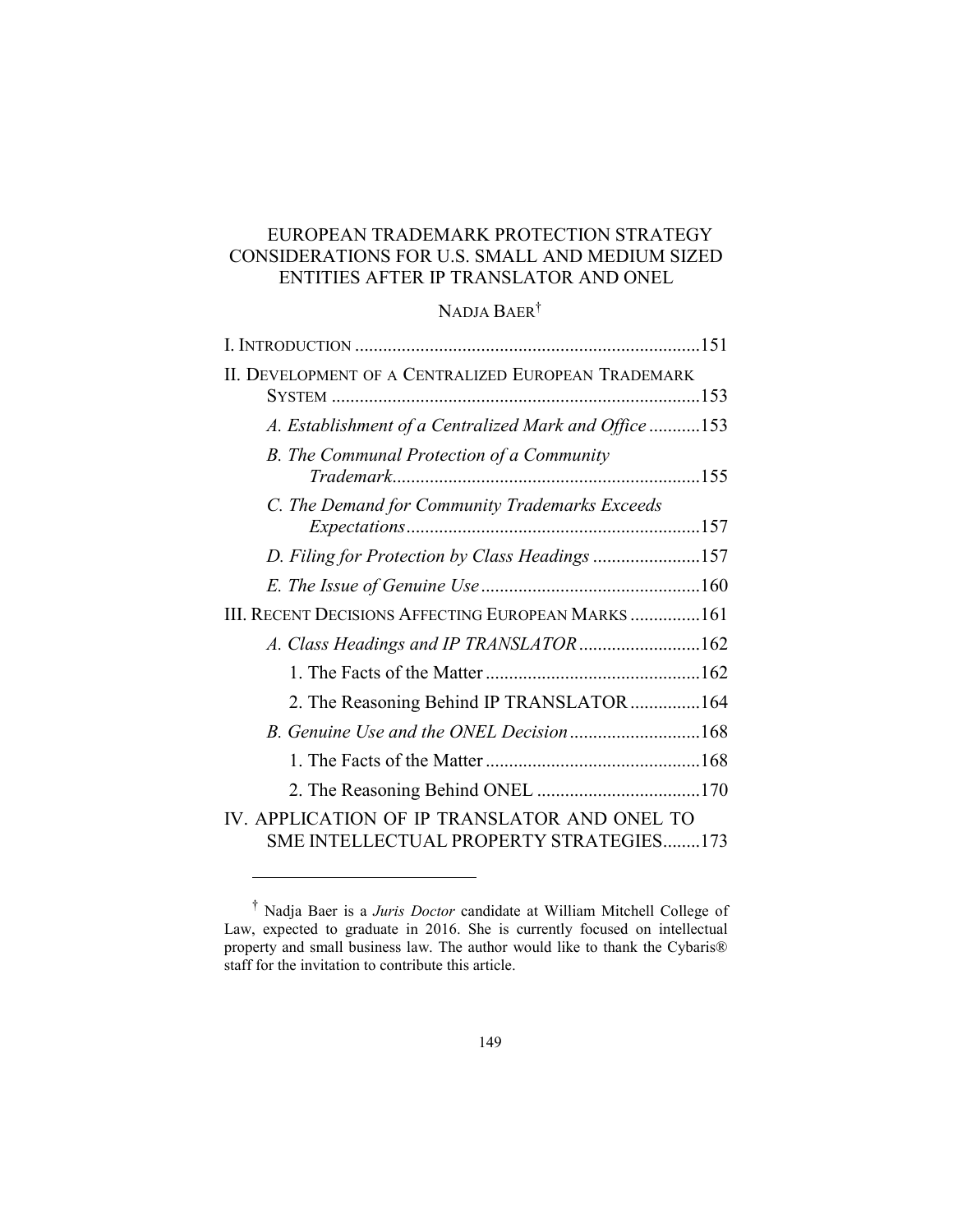| $[5:149\ 2014]$ | CYBARIS®, AN INTELLECTUAL PROPERTY LAW REVIEW | 150 |
|-----------------|-----------------------------------------------|-----|
|-----------------|-----------------------------------------------|-----|

| A. Integrating Business Goals and IP Strategy 174 |  |
|---------------------------------------------------|--|
|                                                   |  |
|                                                   |  |
|                                                   |  |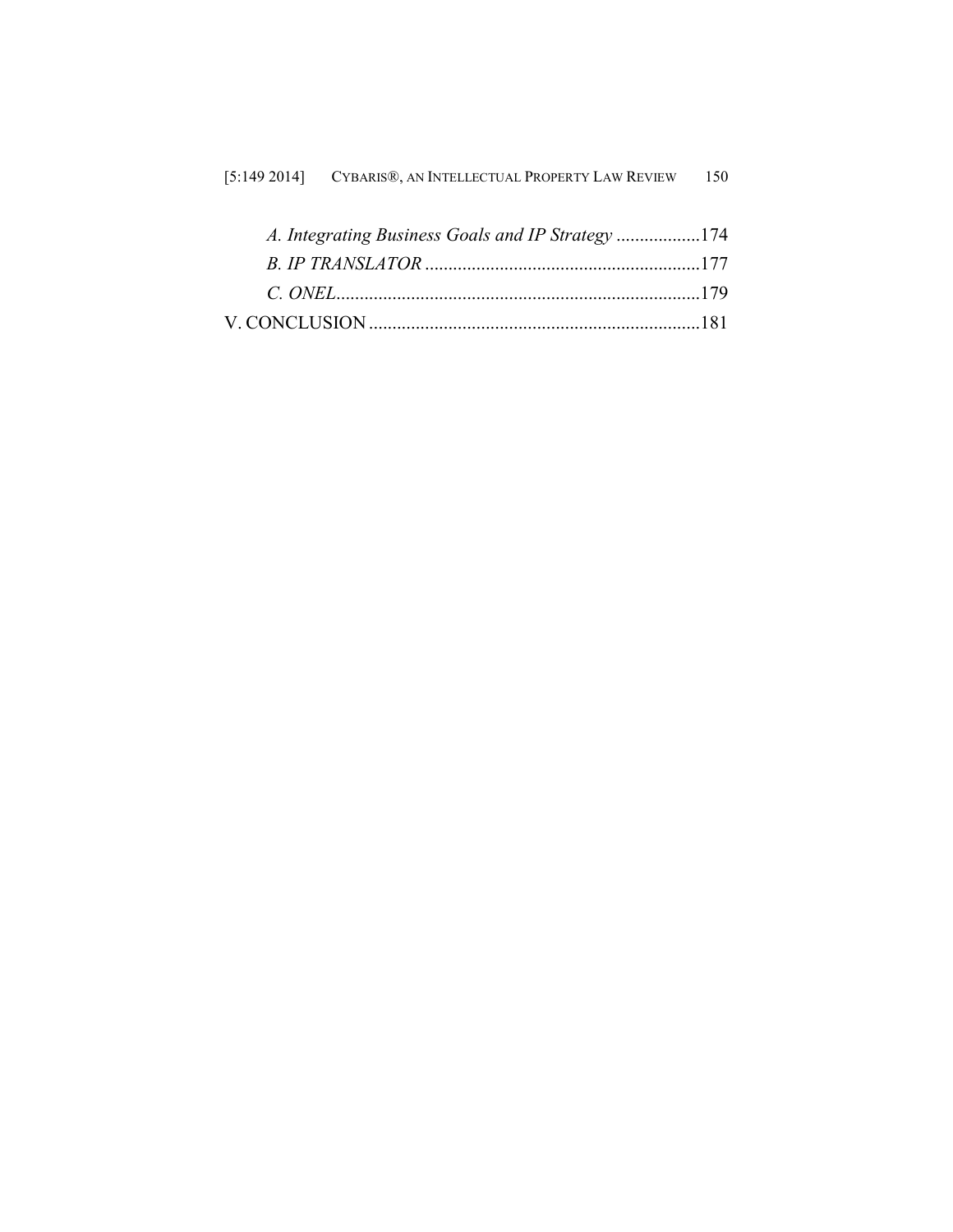$\overline{a}$ 

#### I. INTRODUCTION

A foreign entity wishing to apply for trademark protection in the European Union (EU) has several options: apply for a national trademark within each individual country in which the entity intends to make use of the mark, file for a Community Trademark (CTM), or seek international trademark protection for the EU under the Madrid Protocol.<sup>1</sup> However, as this article focuses on the implications of recent court rulings for small and medium sized entities (SMEs), and as the CTM or national registration are the less expensive (and expansive) route,<sup>2</sup> this article focuses on registration under those models. While at first glance the CTM may seem like the logical choice for any business seeking to expand into Europe, two recent court decisions may have a

<sup>1</sup> *See* G.F. Kunze, *The Madrid System and the Community Trade Mark, in*  EUROPEAN COMMUNITY TRADE MARK: COMMENTARY TO THE EUROPEAN COMMUNITY REGULATIONS 243, 243–44 (Mario Franzosi ed., 1997); *How to Obtain Protection for the Whole of the European Union (EU)*, OFFICE FOR THE HARMONIZATION IN THE INTERNAL MARKET [OHIM], http://oami.europa.eu// ows/rw/pages/CTM/protection/protection.en.do (last updated May 7, 2010); WORLD INTELL. PROP. ORG. [WIPO], THE MADRID AGREEMENT CONCERNING THE INTERNATIONAL REGISTRATION OF MARKS AND THE PROTOCOL RELATING TO THAT AGREEMENT: OBJECTIVES, MAIN FEATURES, ADVANTAGES 4–5 (2010), *available at* http://www.wipo.int/export/sites/www/freepublications/en/marks/ 418/wipo\_pub\_418.pdf.

<sup>2</sup> *See* Kunze, *supra* note 1, at 243 (comparing the number of countries party to the Madrid Agreement and the European Community); Robert Fichter & Nicholas Benham, *Foreign Filing Strategies for U.S.-Based Intellectual Assets*, 5 CYBARIS® AN INTELL. PROP. L. REV. 24, 45 n.94 (2014) (comparing costs of  $\epsilon$ 900 for up to three classes of goods and services under the CTM model against €16,000 for two or more classes under the Madrid System); *Use It or Lose It*, KROGERUS (Mar. 4, 2013), http://www.krogerus.com/insights/archive/use-it-orlose-it/ ("[T]he cost of obtaining a CTM is not much higher than obtaining national trade marks in two to three member states . . . .").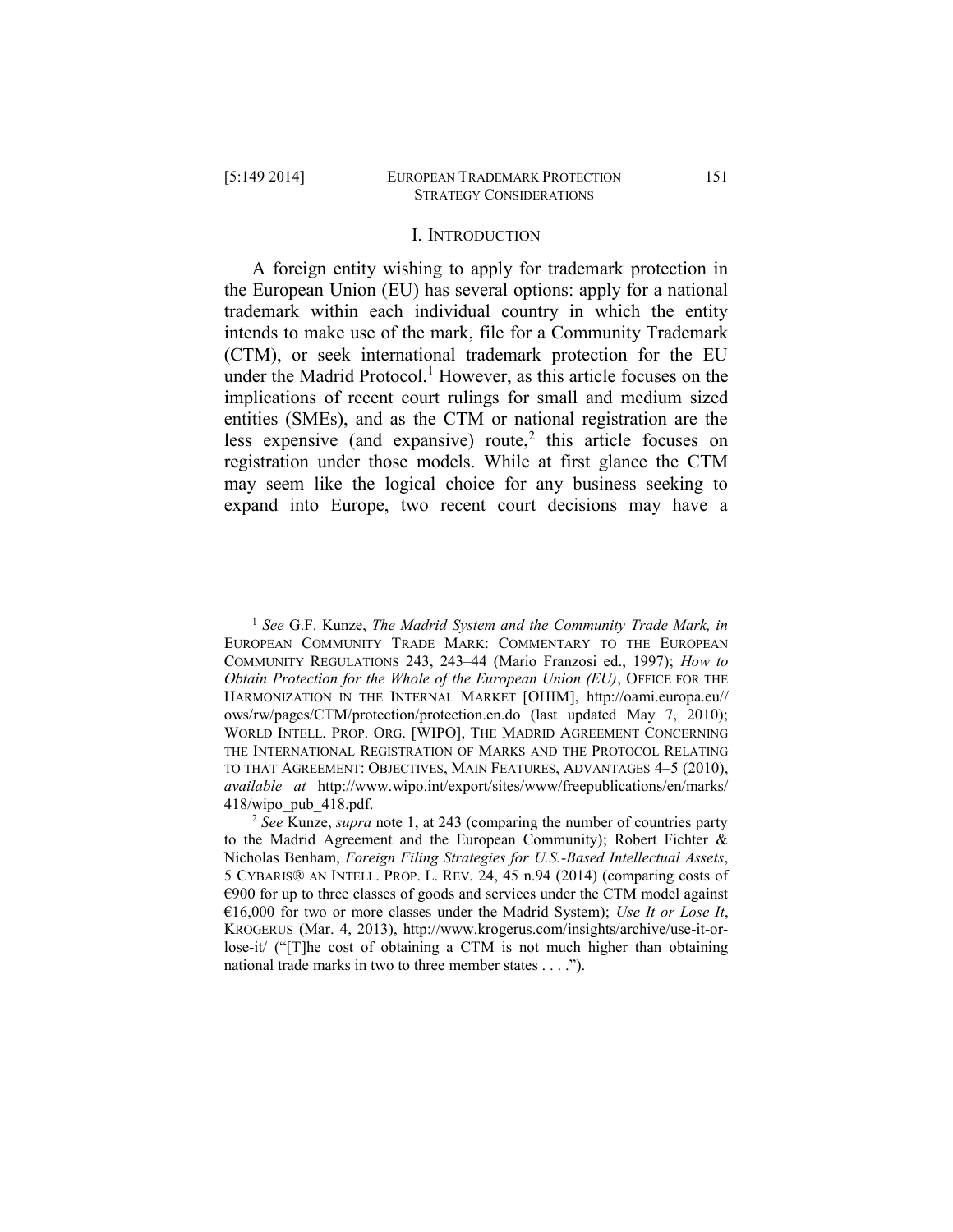significant impact on how SMEs structure their intellectual property  $(IP)$  strategy to align with their business goals.<sup>3</sup>

The CTM is intended to afford the holder of a mark protection in the entirety of the  $EU^4$ . For a large entity that does or intends to expand its business into a significant portion or all of the Community, the CTM is the clear choice; likewise, for an SME that knows it will expand into only one or two EU Member States, the national mark in the target state(s) may be sufficient.<sup>5</sup> However, for entities taking a piecemeal approach to entering the European market, the question of whether to apply for national or Community registration becomes an exercise in aligning and balancing business and legal strategies.

After a brief overview of the history of the CTM, this article examines the purported values and popularity of the centralized mark.<sup>6</sup> Two aspects of the European registration process are particularly relevant to understanding recent changes to EU trademark procedure and practice; these are summarized at the end of Part  $II$ .<sup>7</sup> The discussion then proceeds to two recent decisions from the Court of Justice of the European Union (ECJ).<sup>8</sup> Recognizing the constraints often faced by  $SMEs$ , this article

<sup>3</sup> *See infra* Part III–IV.

<sup>4</sup> *See Trade Marks in the European Union—CTM*, OHIM, https:// oami.europa.eu/ohimportal/en/trade-marks-in-the-european-union (last updated Dec. 3, 2013) [hereinafter *TM in the EU—CTM*].

<sup>5</sup> *See* Kunze, *supra* note 1, at 268–69 (discussing effective application of the various methods of international trademark protection in European countries). *See generally* Fichter & Benham, *supra* note 2, at Part III.B (discussing strategies for exporting trademarks).

<sup>6</sup> *See infra* Part II.A–C.

<sup>7</sup> *See infra* Part II.D–E.

<sup>8</sup> *See infra* Part III.

<sup>9</sup> *See* SHAHID ALIKHAN & RAGHUNATH MASHELKAR, INTELLECTUAL PROPERTY AND COMPETITIVE STRATEGIES IN THE 21ST CENTURY 104–07 (2004) (External obstacles include limited access to finance, lack of qualified human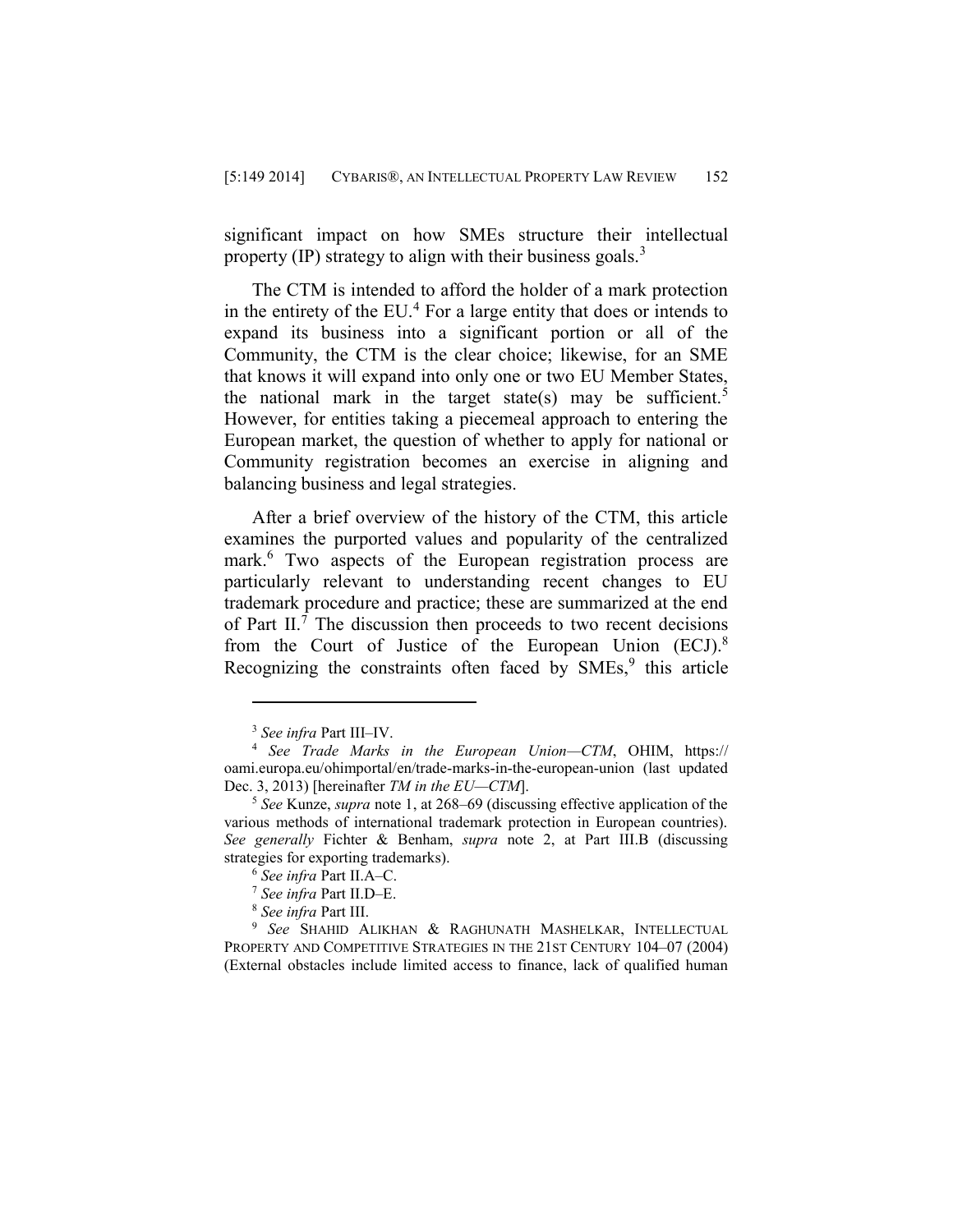analyzes the impact these recent changes pose for American SMEs seeking to protect their trademarks in the  $EU<sup>10</sup>$  The conclusion posits that an international trademark protection strategy must be backed by careful business planning to provide the SME trademark holder efficient protection.<sup>11</sup>

# II. DEVELOPMENT OF A CENTRALIZED EUROPEAN TRADEMARK **SYSTEM**

This section provides contextual knowledge on the goals of harmonizing the EU trademark registration and protection laws and two aspects of the registration process. After a brief discussion of the establishment of the centralized office, this section proceeds to examine the communal protection afforded by the CTM. The popularity of the CTM is relevant to understanding the impact of the recent decisions covered in Part III. Concluding this section is a short overview of two practical aspects of applying for EU trademark protection: the categorization of marks by class headings and the concept of genuine use of the marks.

# *A. Establishment of a Centralized Mark and Office*

At its inception in the 1950s, the European Economic Committee (EEC) was concerned primarily with ensuring that people, goods, and services could move freely across European borders in the years following World War II; the founders did not

resources, rigidities in the labor market, and high levels of regulation, bureaucracy, and taxation. Internal obstacles include resistance to change and lack of understanding of intellectual property protection.); INT'L CHAMBER OF COMMERCE & WIPO, MAKING INTELLECTUAL PROPERTY WORK FOR BUSINESSES: A HANDBOOK FOR CHAMBERS OF COMMERCE AND BUSINESS ASSOCIATIONS SETTING UP INTELLECTUAL PROPERTY SERVICES 12 (2011), *available at* http://www.wipo.int/export/sites/www/freepublications/en/ intproperty/956/wipo\_pub\_956.pdf.

<sup>10</sup> *See infra* Part IV.

<sup>11</sup> *See infra* Part V.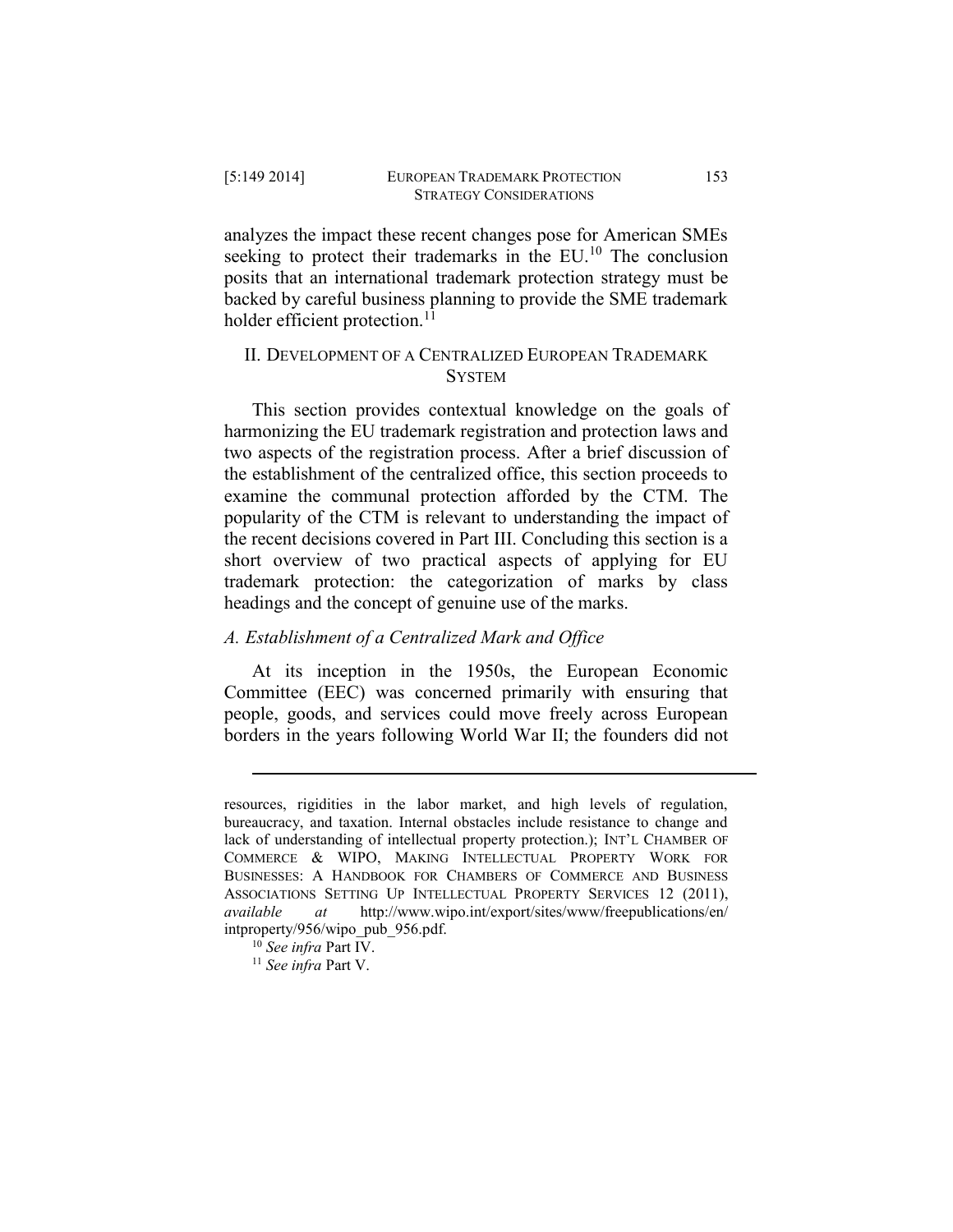contemplate that economic integration of its Member States would go so far as to necessitate granting its institutions authority over IP. <sup>12</sup> With the addition of Croatia in 2013, the EU has grown from the original six to twenty-eight Member States, and an additional eight candidate or potential candidate states are waiting in the wings.<sup>13</sup> The framework of the current EU trademark system is built on the seemingly conflicting goals of creating efficiencies in the international transportation of goods and services while respecting distinct, established national trademark law.<sup>14</sup>

The EEC did not publish a directive regarding trademarks until 1988, more than thirty years after its establishment. <sup>15</sup> Although differing IP laws have an obvious and negative impact on trade,  $16$ 

<sup>13</sup> For a list of member, candidate, and potential candidate states, *see Countries*, EUROPEAN UNION, http://europa.eu/about-eu/countries/index\_en.htm (last visited Nov. 26, 2013).

<sup>12</sup> *See* Paul Maier, *OHIM's Role in European Trademark Harmonization: Past, Present and Future*, 23 FORDHAM INTELL. PROP. MEDIA & ENT. L.J. 687, 688 (2013); *see also* First Council Directive 89/104/EEC of 21 December 1988 to Approximate the Law of Member States Relating to Trade Marks, 1989 O.J. (L 040) 1 [hereinafter Directive 89/104] (stating that "full-scale approximation" of Member State trade mark laws was not necessary, and that it would be sufficient "if approximation is limited to those national provisions . . . which most directly affect the functioning of the internal market"); Roger J. Goebel, *The Interplay Between Property Rights and Free Movement of Goods in the European Community*, 4 FORDHAM INTELL. PROP. MEDIA & ENT. L.J. 125, 126– 27 (1993) (stating that intellectual property rights "[came] in . . . through the back door" because they limit the movement of goods).

<sup>14</sup> *See* Maier, *supra* note 12, at 690.

<sup>&</sup>lt;sup>15</sup> Directive 89/104, *supra* note 12. The goals of the ECC were "(a) to attain identical conditions in each Member State for obtaining and continuing to hold a registered trade mark; (b) to reduce the number of registered or protected trade marks; and (c) to facilitate the free circulation of goods and services." DAVID TATHAM & WILLIAM RICHARDS, ECTA GUIDE TO E.U. TRADE MARK LEGISLATION 18–19 (1998).

<sup>16</sup> *See* Goebel, *supra* note 12, at 127.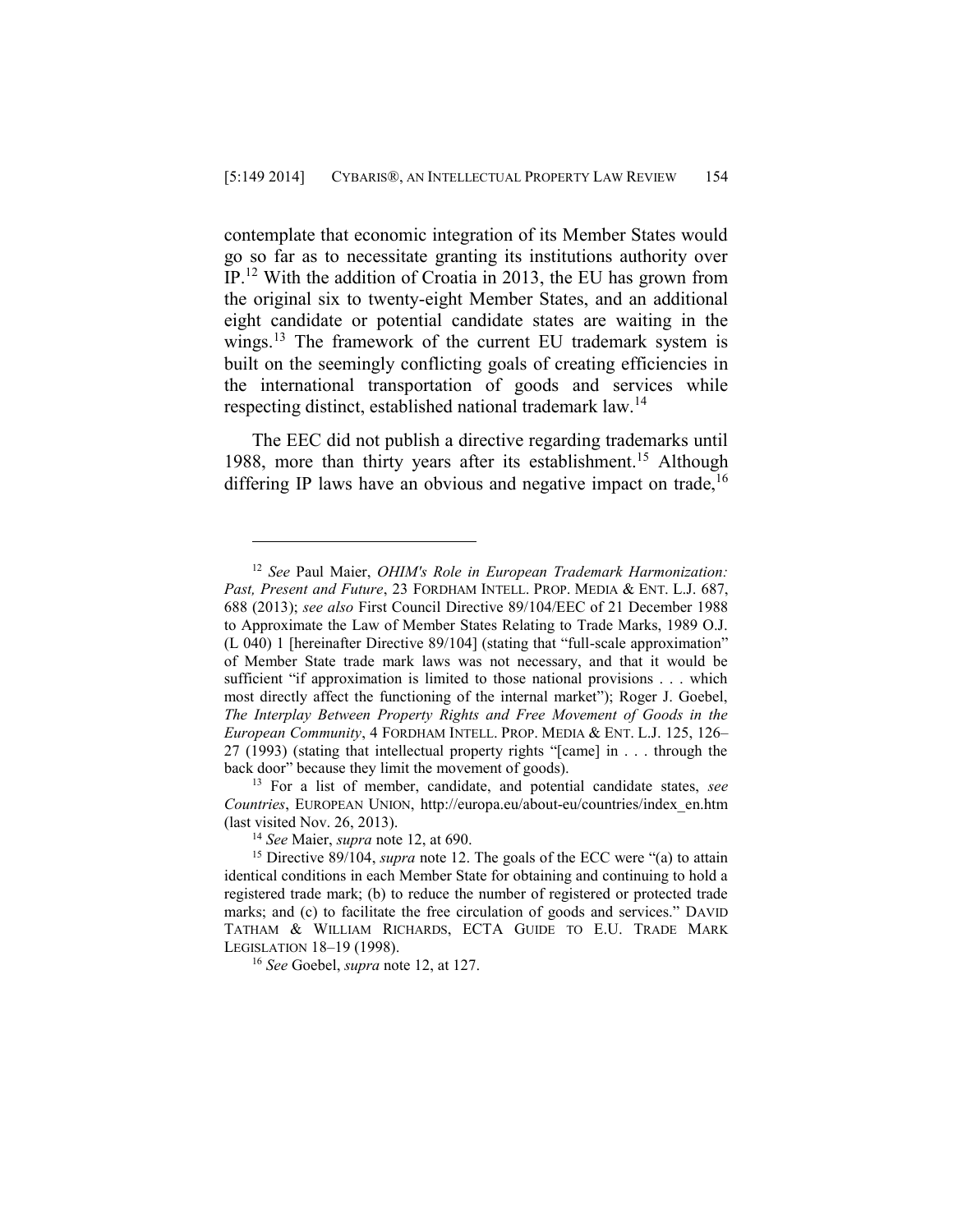$\overline{a}$ 

the CTM was not established under regulation until  $1993$ ,  $17$  and due to political reasons it was not codified until 2009 by Regulation  $207/2009$  (the Trademark Regulation).<sup>18</sup> The 1993 regulation also created the Office for the Harmonization in the Internal Market in Alicante, Spain, to centralize the trademark review process.<sup>19</sup>

Earlier this year, the European Commission proposed several key changes to the EU Trademarks Directive—among them is a proposal to change the name of the Office for the Harmonization in the Internal Market (OHIM) to the European Union Trademarks and Designs Agency (EUTDA) and to recast the CTM as "European Trade Marks."<sup>20</sup>

## *B. The Communal Protection of a Community Trademark*

The EEC intended to harmonize certain aspects of EU trademark law while reserving other certain aspects for its Member States.<sup>21</sup> The CTM was not intended to replace national trademarks; rather, the Community mark was thought to be attractive to those who "position[ed] their strategy in the new technological and marketing environment . . . to match the new

<sup>17</sup> *See* Council Regulation (EC) No. 40/94 of 20 December 1993 on the Community Trade Mark, 1994 O.J. (L 011) 1 [hereinafter Regulation 40/94] (establishing the CTM); *see also* ERIC GASTINEL & MARK MILFORD, THE LEGAL ASPECTS OF THE COMMUNITY TRADE MARK, at xxiv (2001) (referring to CTM as the "Invisible Man" of ECC law, as it was contemplated as early as the 1960s).

<sup>18</sup> *See generally* Council Regulation (EC) No 207/2009 of 26 February 2009 on the Community Trade Mark, 2009 O.J. (L 78) 1 [hereinafter Regulation 207/ 2009] (codifying Regulation 40/94).

<sup>19</sup> Regulation 40/94, *supra* note 17; *see also* Maier, *supra* note 12, at 692.

<sup>20</sup> *See* Trevor Little, *A New Europe? Constructing a Trademark System to Meet Today's Needs*, WORLD TRADEMARK REV. 16, 20 (Oct./Nov. 2013); *The Latest on European Proposals to Modernise Trade Mark Law and Procedure*, TAYLORWESSING (2013), http://www.taylorwessing.com/fileadmin/files/docs/ EU-proposals-to-modernise-TM-law.pdf.

<sup>21</sup> *See* TATHAM & RICHARDS, *supra* note 15, at 19.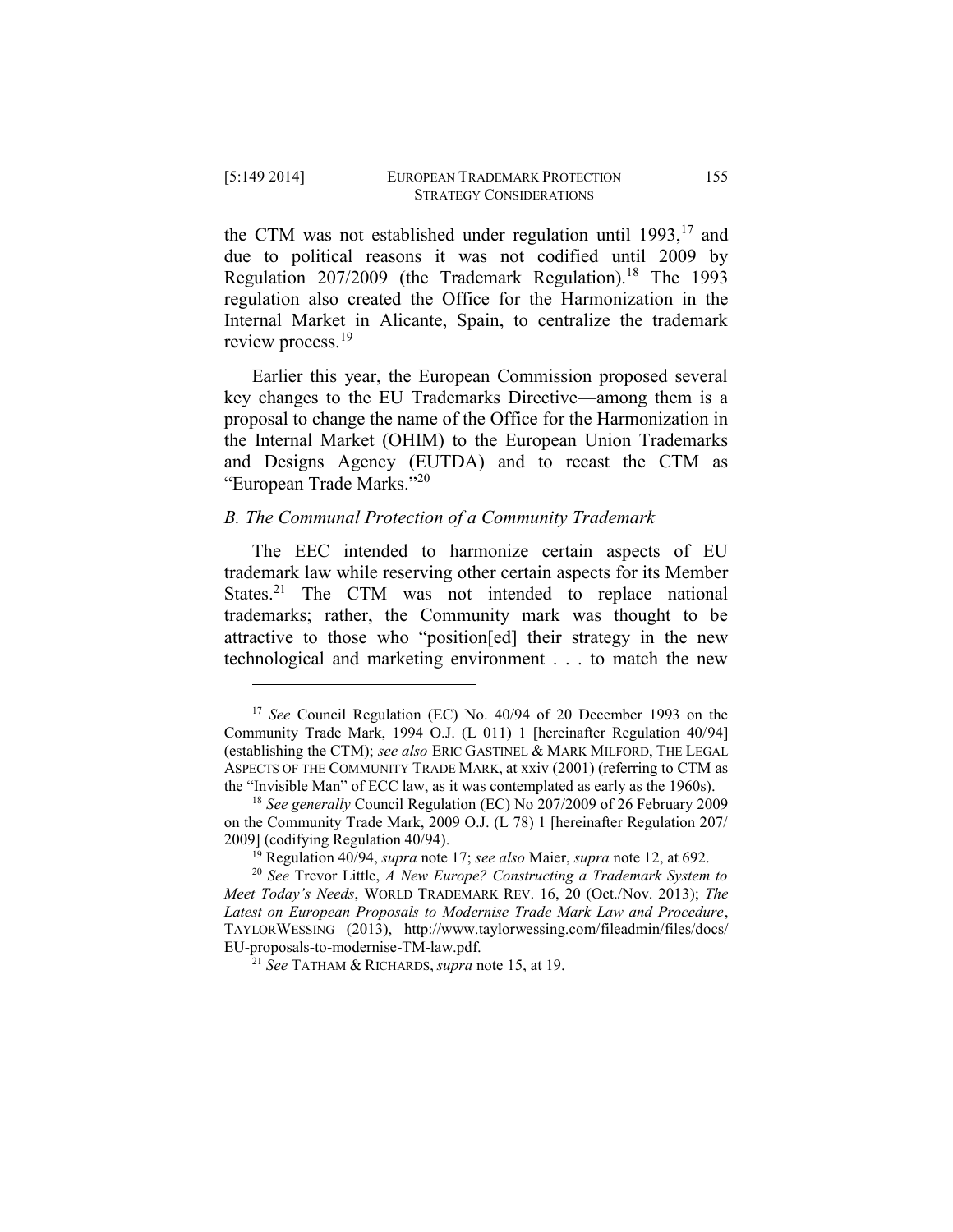business with the enlarged and unified single market of the Community."<sup>22</sup> The EEC sought to standardize the rules for what constituted a trademark, the grounds for refusal and invalidity, the requirement of use, the right of protection, and several other aspects of substantive trademark law.<sup>23</sup> The Member States therefore retained the freedom to adopt their own standards and measures regarding the protection of marks acquired by use or those having a reputation, the application of other law to trademarks, specific grounds of refusal not covered by the directive, and certain procedural rules and questions.<sup>24</sup>

As of April 1, 1996, trademark holders have been able to protect their marks by means of a single right, the CTM, in all states of the  $EU^{25}$  The examination process for each new application tests whether a requested trademark fulfills the registration requirements contained in the CTM Regulations for every Member State of the EU.<sup>26</sup> An application may be refused if the mark is identical or similar to an earlier registered mark, if there is an identical or similar national mark with a reputation in a Member State, or if the holder of an identical or similar non-

<sup>22</sup> S. Sandri, *Community Trade Marks and Domestic Laws*, *in* EUROPEAN COMMUNITY TRADE MARK: COMMENTARY TO THE EUROPEAN COMMUNITY REGULATIONS 411, 415 (Mario Franzosi ed., 1997) (noting that although the CTM was not intended to replace national systems, it would be difficult to imagine the continued coexistence of both systems); *see also* Regulation 207/ 2009, *supra* note 18, at (L 78) 1 para. 6 ("The Community law relating to trade marks nevertheless does not replace the laws of the Member States on trade marks. . . . National trade marks continue to be necessary for those undertakings which do not want protection of their trade marks at Community level.").

<sup>23</sup> TATHAM & RICHARDS, *supra* note 15, at 19.

<sup>24</sup> *Id.*

<sup>25</sup> GASTINEL & MILFORD, *supra* note 17, at xxiv. At the time the OHIM was established, the EU encompassed fifteen countries. *Id. See generally TM in the EU—CTM*, *supra* note 4.

<sup>26</sup> GASTINEL & MILFORD, *supra* note 17, at 76.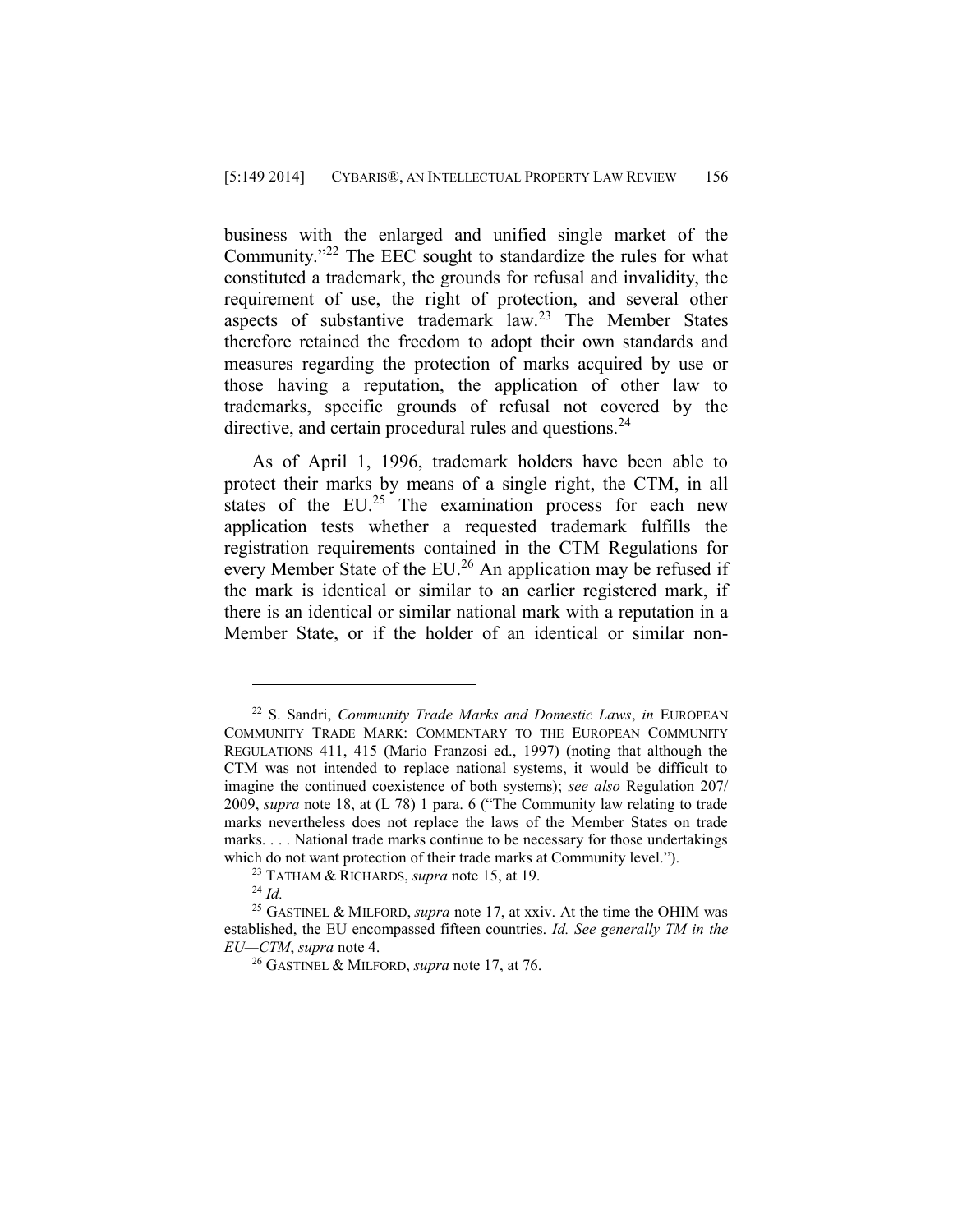registered mark used in trade with "more than mere local significance" opposes the application. $27$ 

Based on the foregoing, a logical conclusion is that if an application passes muster in each Member State and becomes a registered CTM it secures the owner's rights throughout the EU. However, a recent case referred to the ECJ illustrates the potential uncertainty between national and Community regulations.<sup>28</sup>

# *C. The Demand for Community Trademarks Exceeds Expectations*

The EUTDA initially expected to process a mere 15,000 applications in its first year, with a projected growth of an additional 5000 applications per year thereafter.<sup>29</sup> The first year brought 41,300 applications to the office in Alicante—nearly three times the original expectation. $30$  Despite having taken on double the number of employees it began with, the office immediately expanded its recruiting and training efforts to accommodate the heavy workload.<sup>31</sup> Today, the EUTDA processes in excess of 100,000 registrations in a given year.<sup>32</sup>

# *D. Filing for Protection by Class Headings*

In the mid-nineteenth century, trademark offices began to sort trademarks by grouping them into classifications of goods and

<sup>27</sup> Regulation 40/94, *supra* note 17, at art. 8.

<sup>28</sup> *See infra* Part II.B.

<sup>29</sup>OHIM, ANNUAL ACTIVITY REPORT 8–9 (1996), *available at* http:// bookshop.europa.eu/en/ohim-annual-activity-report-1996-pbAH0497937/ (follow "Download" hyperlink).

<sup>30</sup> *Id.*

<sup>31</sup> *See id.* at 41.

<sup>32</sup> OHIM, ANNUAL REPORT 2012, at 11 (2012), *available at* http:// oami.europa.eu/Annual\_report\_2012/OHIM/pdf/AnnualReport\_2012\_EN.pdf. Since 1996, the OHIM has processed over 1.1 million applications for trademarks and 700,000 applications for registered community designs. *Id.* at 5.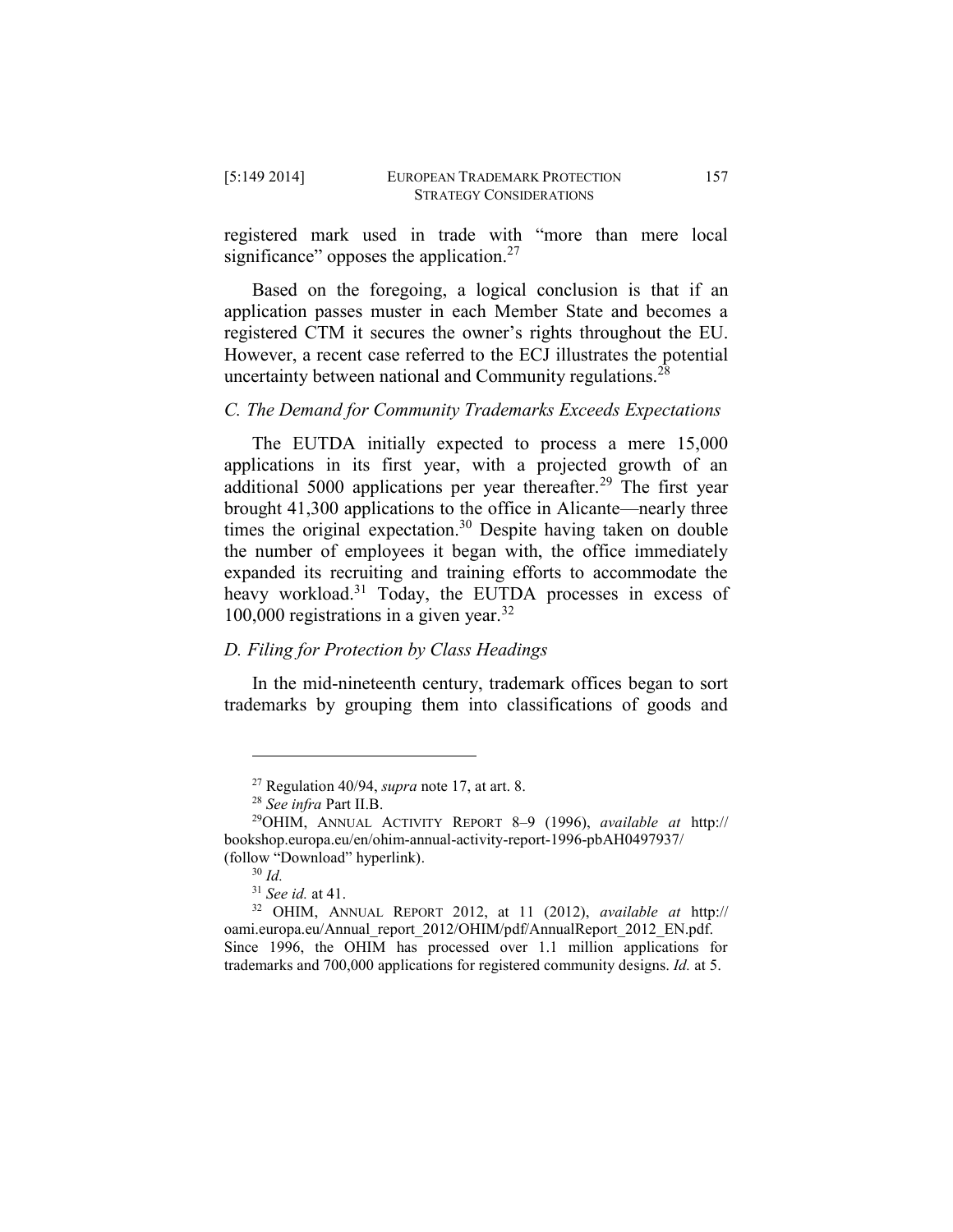services in order to facilitate the review process.<sup>33</sup> Today, CTMs for goods and services are categorized by class headings, which are governed by the Nice Agreement Concerning the International Classification of Goods and Services for the Purposes of the Registration of Marks of 1957 (the Nice Agreement).<sup>34</sup> Similar to the effort of centralization of CTMs to facilitate the free movements of products, the benefit a harmonized classification system conferred on the movement of goods across borders was readily apparent.<sup>35</sup>

The International Bureau, established by the Paris Convention in  $1883$ ,<sup>36</sup> became a driving force behind a uniform classification system for trademarks.<sup>37</sup> Although the Bureau recommended a uniform system within three years of its inception, nearly seventyfive years passed before twenty-six countries signed the Nice Agreement.<sup>38</sup> The original agreement began with a list of thirtyfour class headings, and now a committee of experts convenes

<sup>33</sup> Curtis Krechevsky & Gailyc C. Sonia, *The Nice Agreement Revisited: Still A Class Act?*, 91 TRADEMARK REP. 1184, 1186 (2001).

<sup>&</sup>lt;sup>34</sup> Nice Agreement Concerning the International Classification of Goods and Services for the Purposes of the Registration of Marks, June 15, 1957, 1154 U.N.T.S. 89 [hereinafter the Nice Agreement]. *See generally Classification*, OHIM, http://oami.europa.eu/ows/rw/pages/CTM/regProcess/classifications.en. do (last updated July 26, 2013) (providing general information on choosing classes for CTM applications).

<sup>35</sup> Krechevsky & Sonia, *supra* note 33, at 1187–88.

<sup>&</sup>lt;sup>36</sup> Paris Convention for the Protection of Industrial Property art. 15, Mar. 20, 1883, 828 U.N.T.S. 305 (as last revised at Stockholm on 14 July 1967 and amended on 28 Sept. 1979).

<sup>37</sup> Krechevsky & Sonia, *supra* note 33, at 1188. Before three years passed, the International Bureau proposed a uniform system comprising of thirty-six classes. *Id.* at 1188–89.

<sup>38</sup> *See generally id.* at 1189–1193 (giving a brief overview of the International Bureau's efforts and the establishment of an unofficial system of classification prior to the Nice Conference).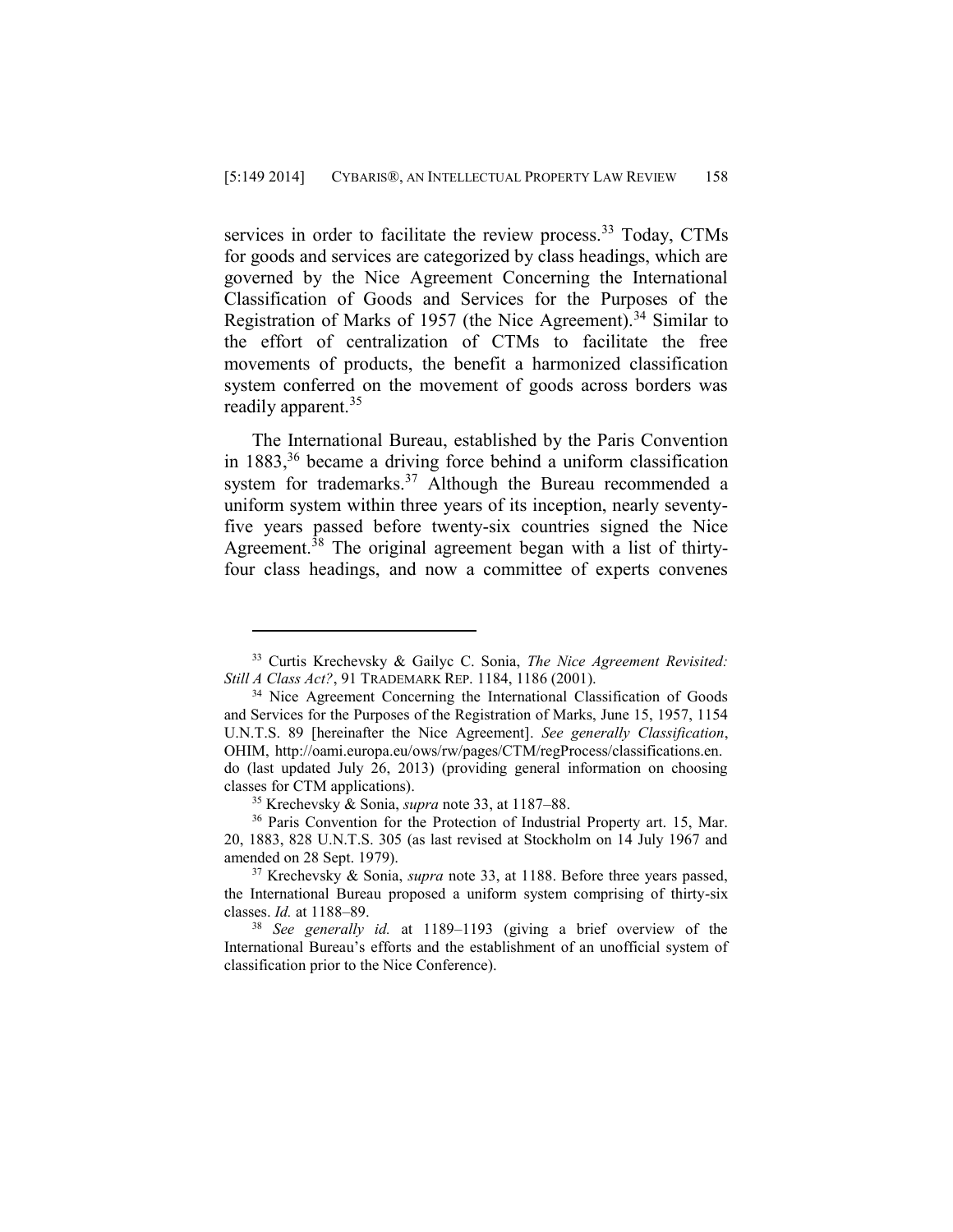$\overline{a}$ 

periodically to publish a new edition of the Nice Classification.<sup>39</sup> The Nice Agreement has gone under several revisions and additions throughout its more than half century of existence, but the general structure of the agreement remains relatively unchanged. $40$ 

Currently, the Nice Agreement is in its tenth edition, and is now available online.<sup>41</sup> While the Nice Classification system has weathered the sands of time, the rapid growth and changing face of global commerce may render some of the original classifications outmoded and result in overcrowding in others.<sup>42</sup> Today there are thirty-four classes for goods and eleven classes for services under the Nice Agreement.<sup>43</sup> Some of the class headings are now so large that filing an application for one class may not guarantee protection across all the goods in that heading; this is something an entity seeking CTM protection should take into consideration when devising its strategy for trademark protection.<sup>44</sup>

<sup>39</sup> *Id.* at 1190, 1195. *See generally About the NCL*, WIPO, http:// www.wipo.int/classifications/nice/en/about\_the\_ncl/preface.html (last visited Nov. 26, 2013) (providing general information regarding the Nice Agreement and revisions and editions).

<sup>40</sup> Krechevsky & Sonia, *supra* note 33 at 1186.

<sup>41</sup> *International Classification of Goods and Services for the Purposes of the Registration of Marks*, WIPO, http://www.wipo.int/classifications/nice/en/ about the ncl/preface.html (last visited Nov. 15, 2013) [hereinafter Nice Classification] (noting that paper publication has been discontinued).

<sup>42</sup> Krechevsky & Sonia, *supra* note 33, at 1200. The referenced article provides detailed recommendations for revisions in 2001. *Id*. at 1202–04.

<sup>43</sup> *Nice Classification, official publication*, WIPO, http://web2.wipo.int/ nicepub/edition-20130101/taxonomy/?pagination=no&lang=en&mode=flat& explanatory\_notes=hide&basic\_numbers=show (last updated June 18, 2013).

<sup>44</sup> *See infra* Part IV.B.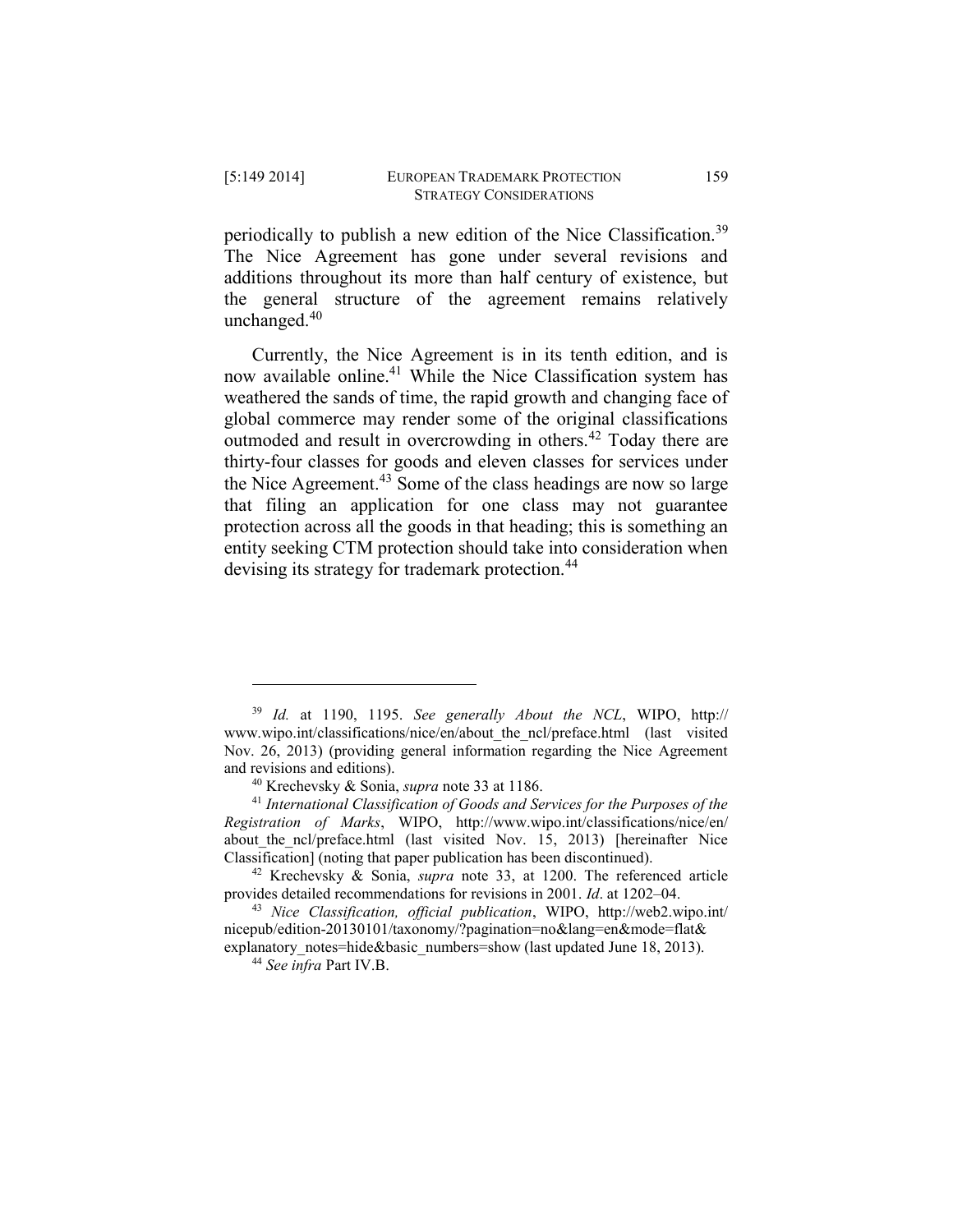## *E. The Issue of Genuine Use*

Another aspect of CTM protection that is important to understand is the concept of genuine use. Article 15 of the Trademark Regulation states:

> If, within a period of five years following registration, the proprietor has not put the Community trade mark to *genuine use in the Community* in connection with the goods or services in respect of which it is registered, or if such use has been suspended during an uninterrupted period of five years, the Community trade mark shall be subject to  $\ldots$  sanctions.<sup>45</sup>

Genuine use is mentioned in five other places in the regulation, but no definition is given to clarify its meaning.<sup>46</sup> Case law has established that there is a genuine use of a trademark where the mark is used per its essential function: "to guarantee the identity of the origin of the goods or services for which it is registered, in order to create or preserve an outlet for those goods or services."<sup>47</sup> Token use to preserve the rights of the mark is not sufficient to establish genuine use.<sup>48</sup>

<sup>45</sup> Regulation 207/2009, *supra* note 18, art. 15(1) (emphasis added).

<sup>46</sup> Regulation 207/2009, *supra* note 18, arts. 42 para. 2, 51 para. 1(a–b), 57 para. 2, 112 para. 2(a), 160 (defining the use of Community trade marks, examination of opposition, grounds for revocation, examination of the application, and request for the application of national procedure).

<sup>47</sup> Case C-149/11, Leno Merken BV v. Hagelkruis BV, 2012 E.C.R. I-00000, para. 29 [hereinafter ONEL] (citing Case T-242/02, Sunrider v. OHIM, 2005 E.C.R. II-02793, para. 70; the order in Case C-259/02, La Mer Technology Inc. v. Laboratories Goemar SA, 2004 E.C.R. I-01159, para. 27; and Case C-40/ 01, Ansul BV v. Ajax Brandbeveiliging BV, 2003 E.C.R. I-02439, para. 43).

<sup>48</sup> *Id.*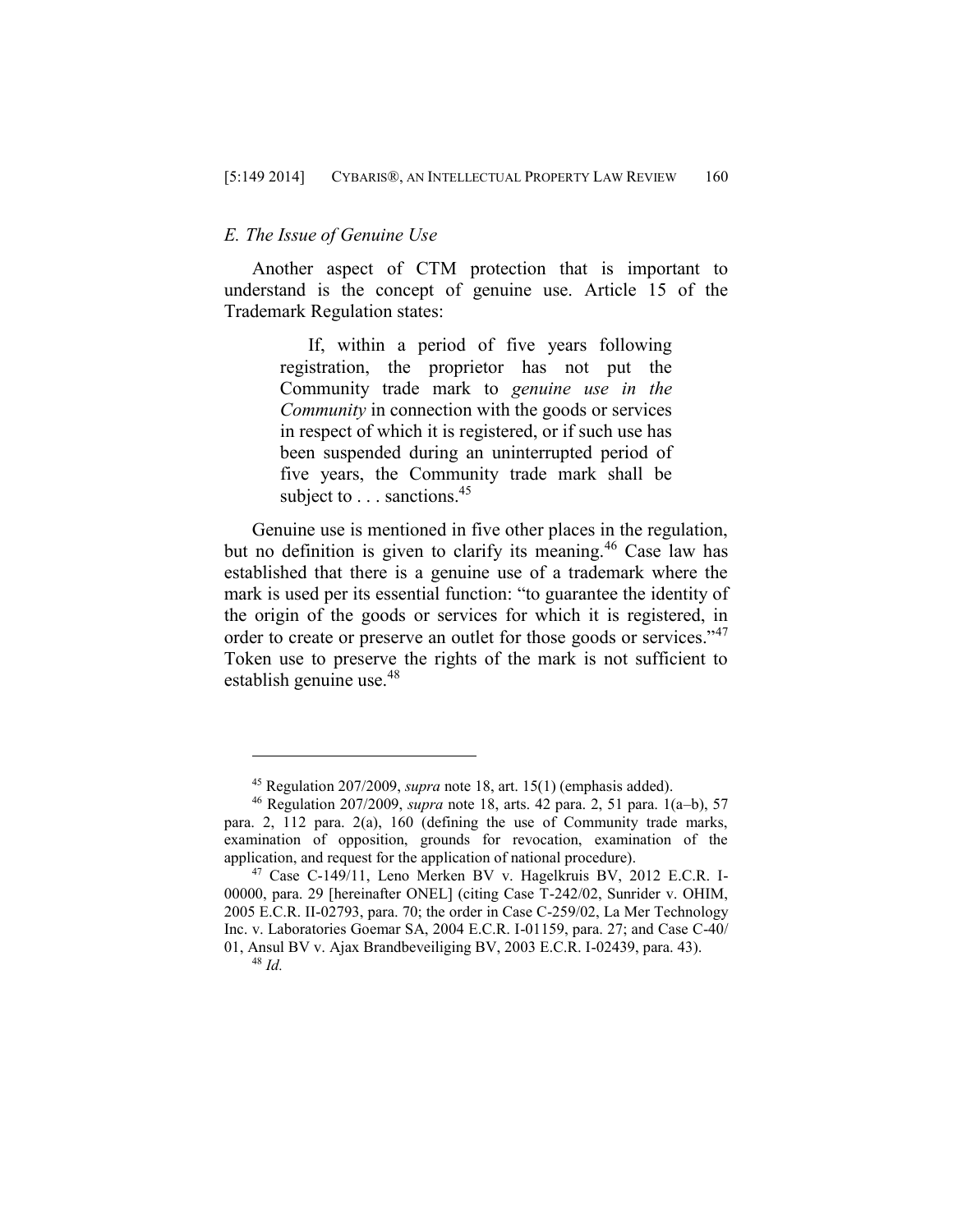Both CTMs and national trademarks are subject to the requirement of territorial use within the borders of the Community or the Member State in question.<sup>49</sup> This would seem to create a problem for a registered CTM that is contested by the holder of a national trademark in a Member State where the CTM is not used.<sup>50</sup> The question, then, is whether the CTM requirements are to be interpreted literally or balanced against the interests of the internal market. In other words, is use in a single Member State sufficient to establish protection across the entire Community, or must there be some minimum level of use in more than one state? In the context of the Community as a whole, there has not been a set standard for evaluating what scope of use is sufficient to establish protection in the entire community; this issue will be discussed in the latter half of Part III.<sup>51</sup>

## III. RECENT DECISIONS AFFECTING EUROPEAN MARKS

The ECJ issued two decisions in 2012 that bear consideration in devising a European trademark strategy.<sup>52</sup> First, this section discusses a case challenging the sufficiency of the class headings for new applications and the immediate effects the decision had on the EUTDA.<sup>53</sup> The article then discusses the concept of "genuine" use" in the context of trademark rights.<sup>54</sup>

<sup>49</sup> Regulation 207/2009, *supra* note 18, art. 15 para. 1; Directive 2008/95/ EC of the European Parliament and the Council of 22 October, 2008 to Approximate the Laws of the Member States Relating to Trade Marks, art. 10 para. 1, 2008 O.J. (L 299) 25, 30 [hereinafter Trademark Directive].

<sup>50</sup> *See infra* Part III.B.

<sup>51</sup> *See id*.

<sup>52</sup> Little, *supra* note 20, at 20–21, 25.

<sup>53</sup> *See infra* Part III.A; Case C-307/10, Chartered Inst. of Patent Attorneys v. Register of Trade Marks (June 19, 2012) [hereinafter IP TRANSLATOR].

<sup>54</sup> *See infra* Part III.B; ONEL, *supra* note 47.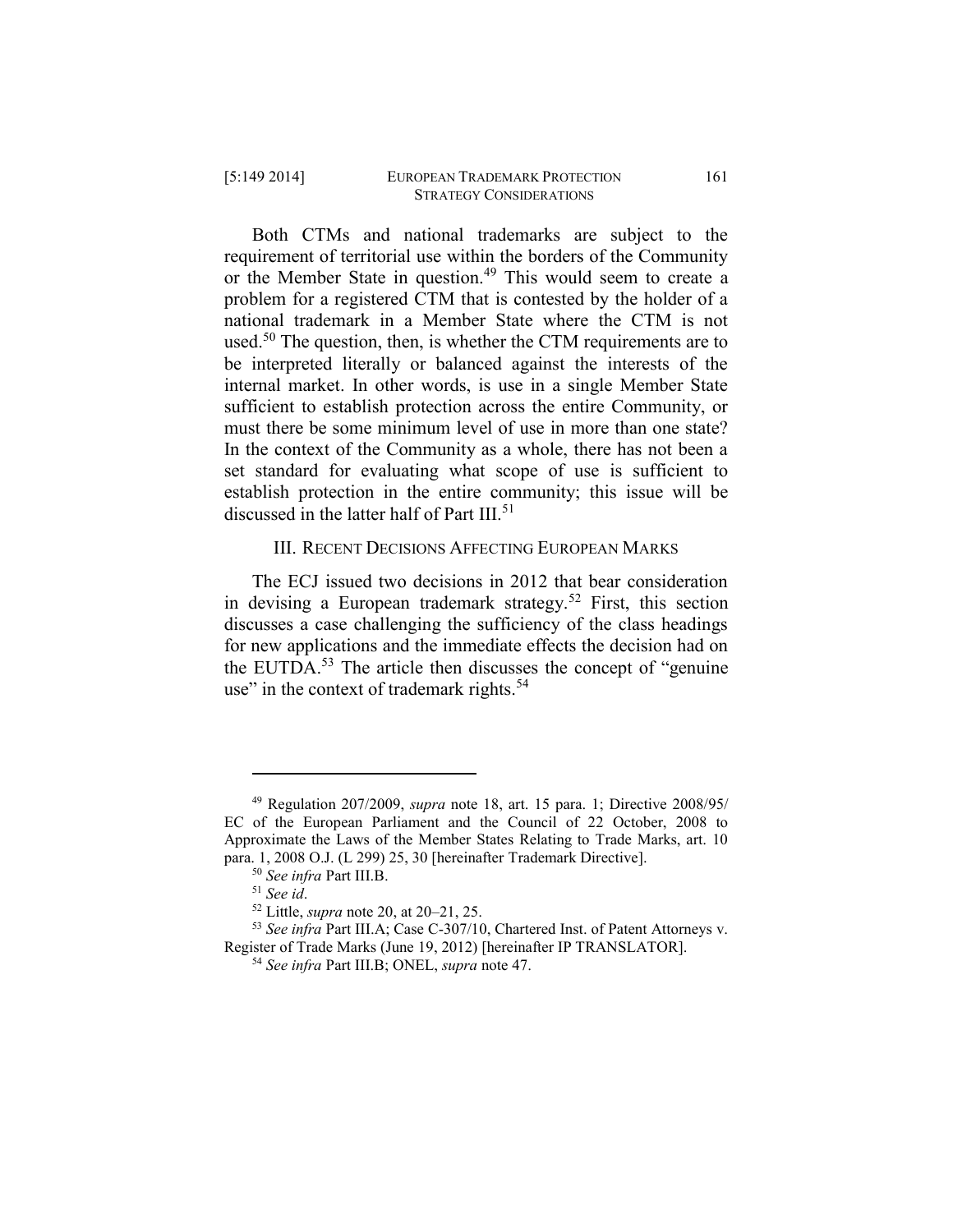## *A. Class Headings and IP TRANSLATOR*

#### 1. The Facts of the Matter

In June of 2012, the ECJ decided *Chartered Institute of Patent Attorneys v. Registrar of Trade Marks*. <sup>55</sup> The Chartered Institute of Patent Attorneys (CIPA) applied to register a trademark for "IP TRANSLATOR" in the United Kingdom on October 16, 2009.<sup>56</sup> The CIPA used general class heading 41 of the Nice Classification, including "Education; providing of training; entertainment; sporting and cultural activities" on the application.<sup>57</sup> One of the services listed beneath this class heading is translation.<sup>58</sup>

The Registrar refused the application on February 12, 2010, on the grounds that the name IP TRANSLATOR as applied to the translation service within class heading 41 was merely descriptive and lacked distinctive character.<sup>59</sup> The Registrar referred to OHIM Communication 4/03, which indicated that a CTM application for a particular class heading would cover all services falling within the class.<sup>60</sup> CIPA did not specifically indicate that translation services

<sup>55</sup> IP TRANSLATOR, *supra* note 53.

<sup>56</sup> *Id.* para. 22.

<sup>57</sup> *Id.*

<sup>58</sup> Nice Classification, *supra* note 41, at Class 41, http://web2.wipo.int/ nicepub/edition-20130101/taxonomy/class-41/?pagination=no&lang=en&

mode=flat&explanatory\_notes=hide&basic\_numbers=show (last updated June 18, 2013).

<sup>59</sup> IP TRANSLATOR, *supra* note 53, para. 23; Trademark Directive, *supra* note 49, art.  $3(1)(b)$ –(c) (stating that trademarks "devoid of any distinctive character" or consisting "exclusively of signs or indications which may serve, in trade, to designate the kind . . . intended purpose . . . of the goods or of rendering of the service" shall not be registered, or declared invalid).

<sup>60</sup> IP TRANSLATOR, *supra* note 53, para. 23; Communication No 4/03 of the President of the Office of 16 June 2003, OHIM, para. III ("It constitutes a proper specification of goods and services in a CTM application if the general indications or the whole class headings provided for in the Nice Classification are used.").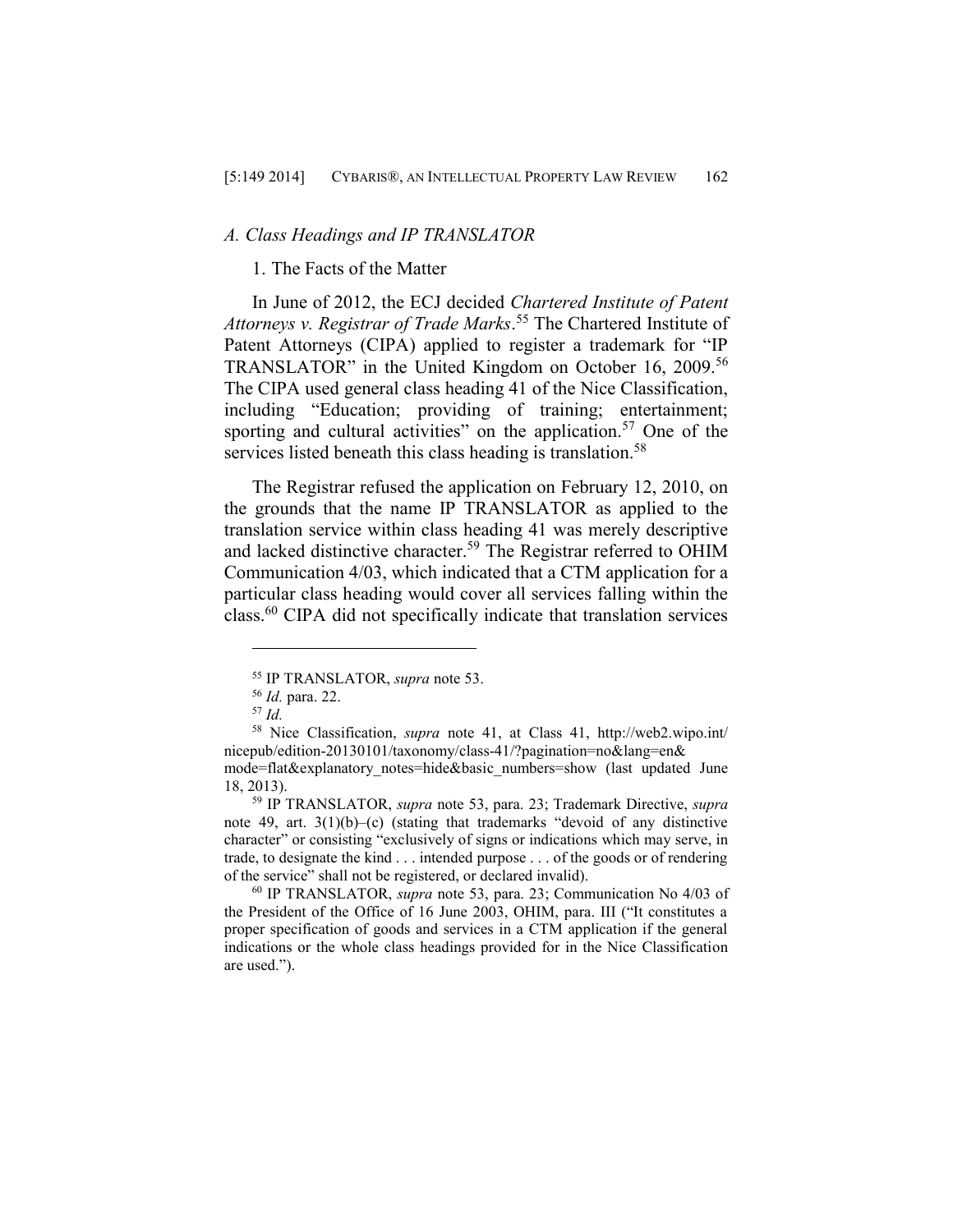should be excluded from its trademark application—had it done so, this case may not have reached the  $ECJ$ .<sup>61</sup>

CIPA appealed to the referring court on February 25, 2010, arguing that the Registrar had wrongfully rejected the application because the application did not specify that translation services should be included.<sup>62</sup> The referring court, in turn, examined the number of services falling under the alphabetical listing of class 41.<sup>63</sup> The Nice Classification includes 167 services under the heading "Education; providing of training; entertainment; sporting and cultural activities."<sup>64</sup> Additionally, the Registrar's database lists in excess of 2000 services under this heading, and the EUTDA database maintained per the Trademark Regulation includes more than 3000 listings.<sup>65</sup> If the Registrar's logic were correct, CIPA's registration would cover all of those itemizations.<sup>66</sup>

Also of note to the questions posed by the referring court were the results of a 2008 survey conducted by the Association of European Trade Mark Owners (MARQUES), showing that practice among the Member States varied.<sup>67</sup> Some followed the interpretation promulgated by Communication 4/03, and others followed different approaches.<sup>68</sup> In the end, the referring court posed three questions:

<sup>61</sup> IP TRANSLATOR, *supra* note 53, para. 23.

<sup>62</sup> *Id.* para. 24.

<sup>63</sup> *Id.* para. 26.

<sup>64</sup> Nice Classification, *supra* note 41.

<sup>65</sup> IP TRANSLATOR, *supra* note 53, para. 26.

<sup>66</sup> *Id.* para. 27.

<sup>67</sup> MARQUES ASS'N, USE OF CLASS HEADINGS 3–4 (2008), *available at*  http://www.marques.org/Teams/

TeamPage.asp?PageID=95&TeamCode=TradTeam (summarizing results from nineteen Member States on the use of class headings following the OHIM Communication 4/03).

<sup>68</sup> IP TRANSLATOR, *supra* note 53, para. 28.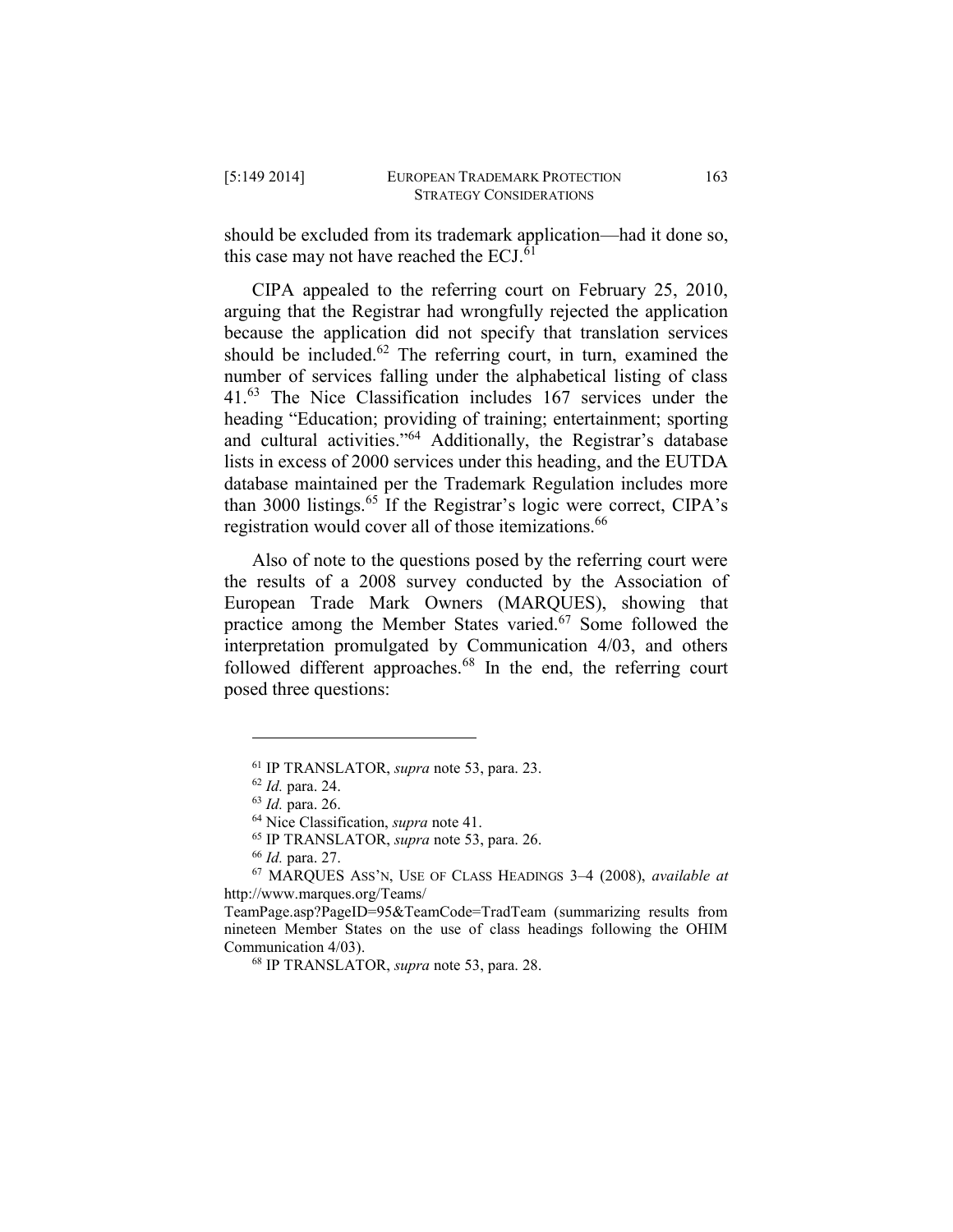(1) What degree of clarity and precision (if any) is necessary for the goods and services covered by a trademark application?

(2) Is it permissible to use the general words of the class headings to identify the goods or services covered by a trademark application?

(3) Is it necessary or permissible for Communication 4/03's interpretation to apply to the use of the general words of the class headings? $69$ 

The ECJ ultimately found that trademark applications could make use of the general class headings so long as the heading provides "sufficiently clear and precise" indication of the goods and services for which protection is sought.<sup>70</sup> As part of this ruling, the ECJ stated that an applicant wishing to secure protection of all goods and services listed within a Nice Classification must so indicate on the application.<sup>71</sup>

# 2. The Reasoning Behind IP TRANSLATOR

### *i. Degree of Clarity or Precision in Applications*

As a first order of business, the ECJ invoked the preamble to the Trademark Directive, $72$  stating that the function of trademark protection is to guarantee to the consumer—without risk of confusion—an indication of origin of products or services.<sup>73</sup> Per

<sup>69</sup> *Id.* para. 29.

<sup>70</sup> *Id.* para. 65.

<sup>71</sup> *Id.*

<sup>72</sup> Trademark Directive, *supra* note 49.

<sup>73</sup> IP TRANSLATOR, *supra* note 53, para. 36 (citing Case C-529/07, Chocoladefabriken Lindt & Sprüngli AG v. Franz Hauswirth GmbH, 2009 E.C.R. I-4893, para. 45; Case C-273/00, Ralf Sieckmann v. Deutsches Patentund Markenamt, 2002 E.C.R. I-11737, paras. 34–35; Case C-39/97, Canon Kabushiki Kaisha, Japan v. Pathe Communications Corporation, U.S.A., 1998 E.C.R. I-05507, para. 28).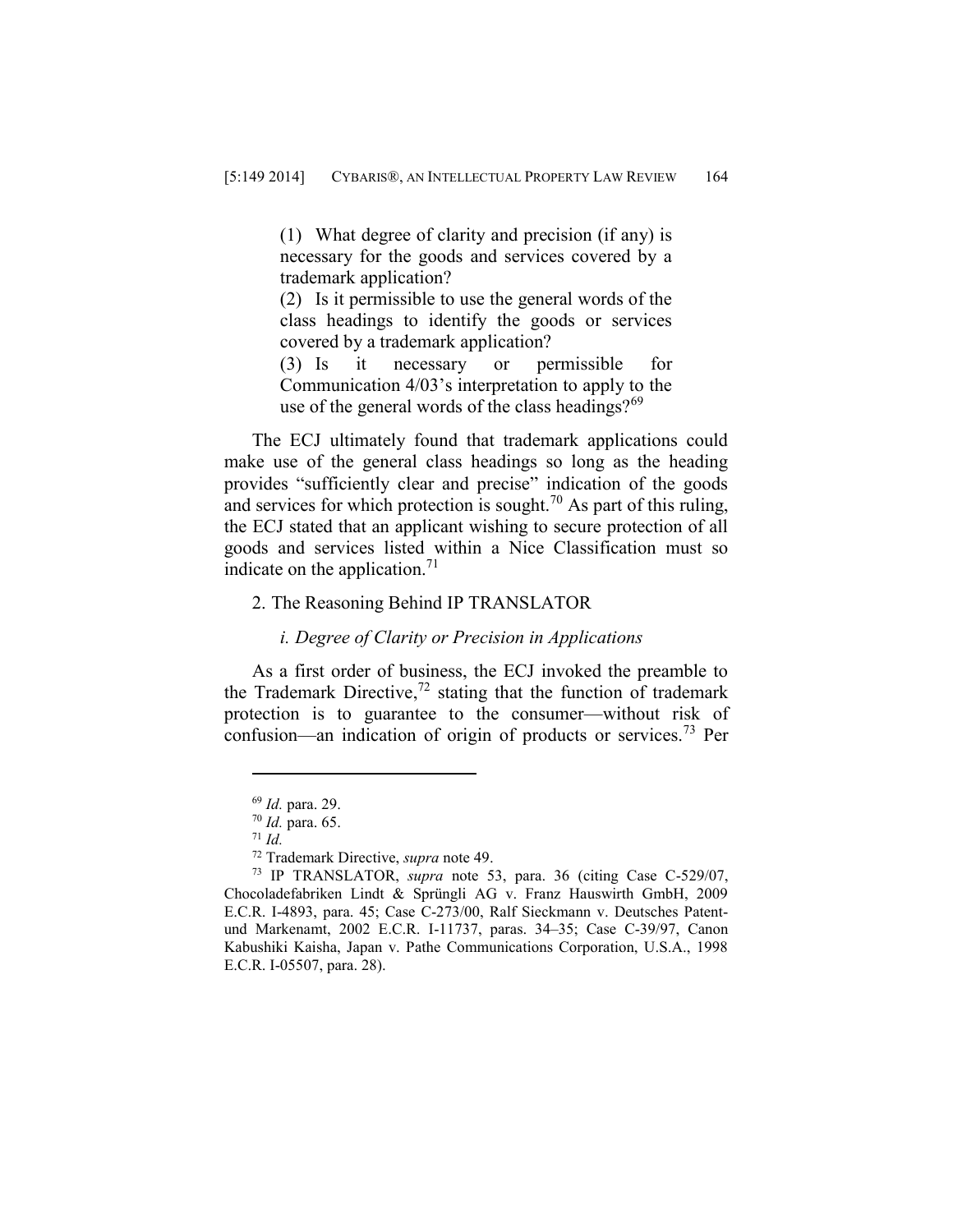this function, the ECJ stated that an application must always be in relation to certain goods or services.<sup>74</sup> Although the Trademark Directive does not include a provision directly on the issue of identifying the goods or services concerned, $75$  and Member States are free to fix procedural rules (including the registration of marks), $76$  the court stated that determining the nature and content of goods and services for protection is subject to substantive conditions, and therefore within scope of the directive.<sup>77</sup>

The court relied in part on Articles 3 and 4 of the Trademark Directive (both pertaining to grounds for refusal or invalidity of trademarks), asserting that because refusal or invalidity of marks depends on whether the goods or services covered are indicated with sufficient clarity or precision, the marks should be registered with the same precision.<sup>78</sup> Although the ECJ has previously held it unnecessary to specify a service in detail, an applicant in those circumstances using general wording for services must specify the goods or type of goods to which the services pertain, or provide other more specific details.<sup>79</sup> Reasoning that competent authorities need to be able to fulfill their duties in the registration process, and potential competitors must be able to obtain relevant information, the ECJ found that the Trademark Directive requires applicants to indicate goods and services with sufficient clarity and precision to allow authorities and economic operators to determine the extent of protection sought.<sup>80</sup>

 $\overline{a}$ 

<sup>79</sup> *Id.* para. 45 (analogizing to Case C-418/02, Praktiker Bau- und Heimwekermärkte AG, 2005 E.C.R. I-05873, para. 49–51).

<sup>74</sup> *Id.* para. 37.

<sup>75</sup> *Id.* para. 38.

<sup>76</sup> *Id.* para. 40.

<sup>77</sup> *Id.* paras. 38–40.

<sup>78</sup> *Id.* paras. 42–44.

<sup>80</sup> *Id.* paras. 47–49.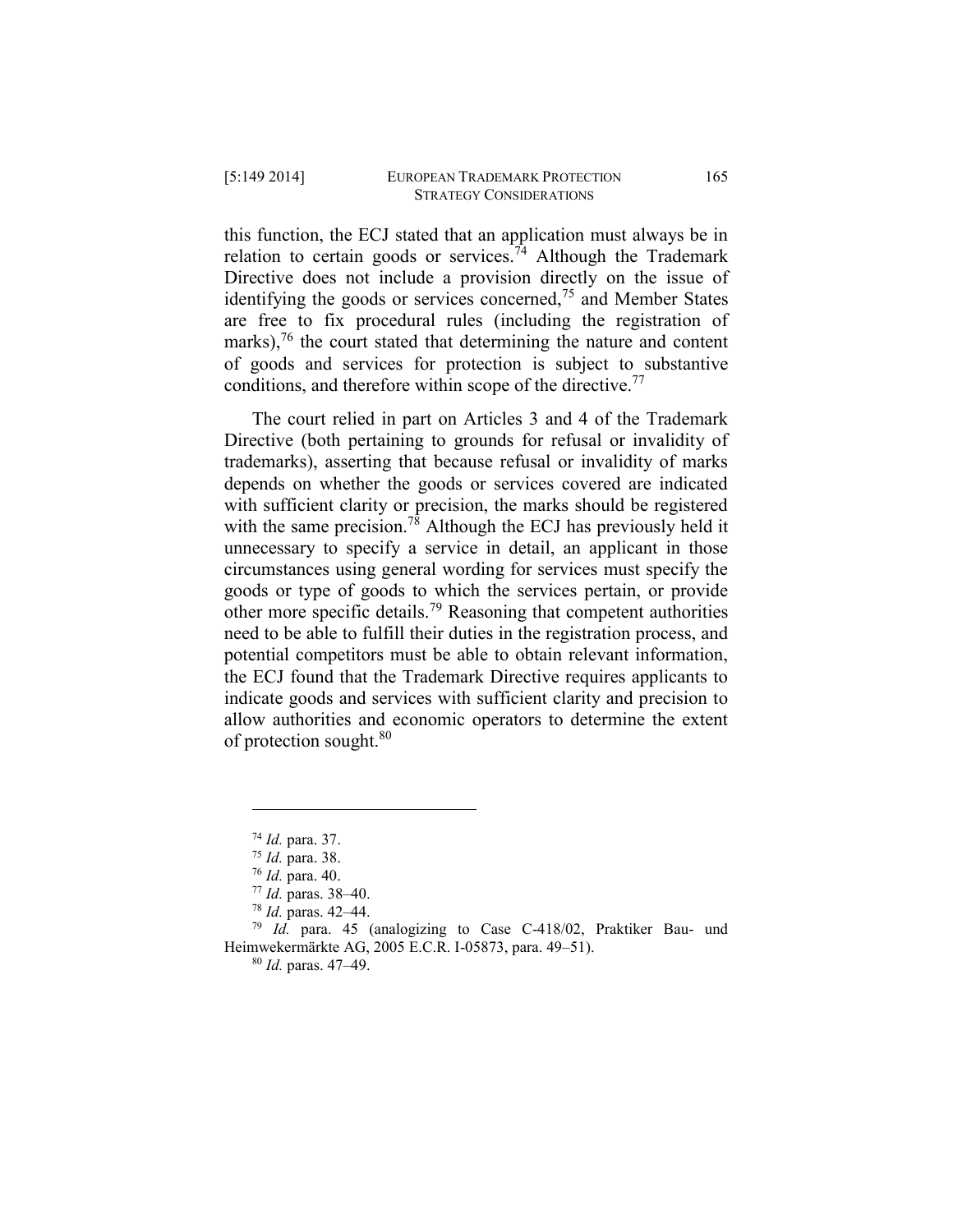#### *ii. Using General Wording of Nice Classifications*

On the question of whether trademark applicants may use the general wording of the Nice Agreement class headings, the court found no bar to their use under the Trademark Directive.<sup>81</sup> Because the directive adopted the Nice Agreement, and it was not intended to affect obligations of the Member States, the directive does not preclude national authorities from requiring or agreeing that an applicant for a national mark should identify the goods or services under the Nice Classification. $82$  For the smooth operation of trademark registration systems, any application process must include identification of goods and services to the degree of clarity and precision stated above.<sup>83</sup>

The ECJ observed that some of the class headings in the Nice Classification are sufficiently clear and precise, but some are too general or cover goods and services that are too variable to comply with the trademark's function as an indication of origin.<sup>84</sup> The court leaves the determination of what constitutes sufficient clarity and precision to competent authorities to evaluate on a case-bycase basis.<sup>85</sup> In short, the Trademark Directive allows the use of general indications of class headings, provided that this level of identification is sufficiently clear and precise to determine the correct scope of protection.<sup>86</sup>

# *iii. Using Class Headings to Signify All Goods or Services Within a Nice Classification*

The ECJ then moved on to the referring court's third question—whether the OHIM assertion that indicating a class

<sup>81</sup> IP TRANSLATOR, *supra* note 53, para. 50.

<sup>82</sup> *Id.* para. 52.

<sup>83</sup> *Id.* para. 53.

<sup>84</sup> *Id.* para. 54.

<sup>85</sup> *Id.* para. 55.

<sup>86</sup> *Id.* para. 56.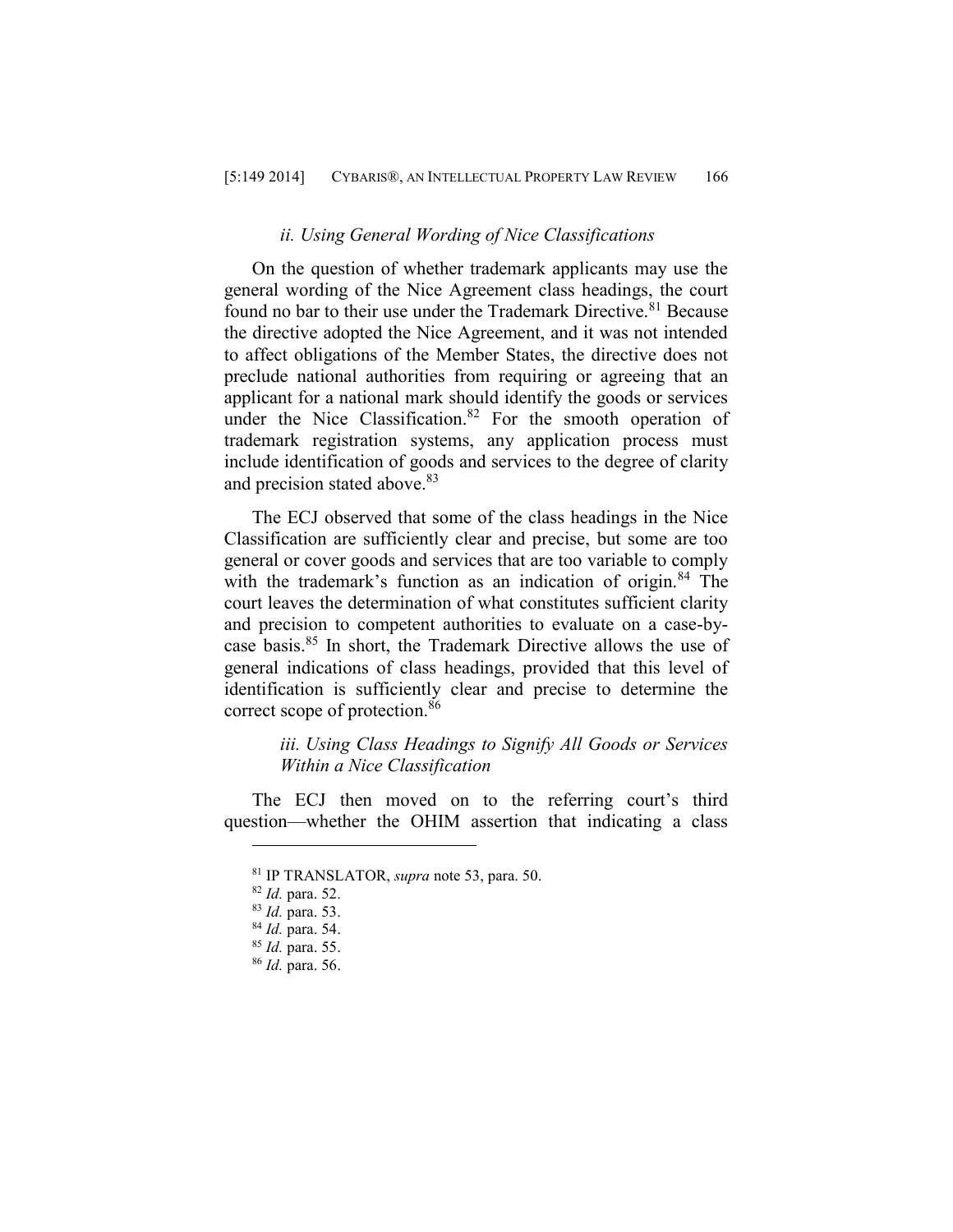heading on an application would translate into protection in all goods or services falling within that class. Previous rulings have held that it is possible to apply for registration for all goods or services in a class.  $87$  At the time of the IP TRANSLATOR ruling, two main approaches to the use of class headings were employed: the OHIM approach and a literal approach interpreting the words listed on the application (as was urged by CIPA in this case). $88$ 

One argument against maintaining two approaches is that it would allow for diverging outcomes on actions of infringement in different Member States. $89$  Another is that an approach that relies on the interpretation of examining authorities rather than the intention of the applicant undermines the legal certainty of the applicant and the applicant's competitors.  $90$  Accordingly, the ECJ ruled that an applicant seeking a national trademark who uses Nice Classification general class headings must specify whether the registration is intended to cover all or only some goods and services within that category, or run the risk of rejection on the grounds of insufficient clarity and precision as the application may be read to cover all goods and services in that category.<sup>91</sup> The

<sup>87</sup> *Id.* para. 57 (citing Case C-363/99, Koninklijke KPN Nederland NV v. Benelux-Merkenbureau, 2004 E.C.R. I-01619, I-01690 para. 112).

<sup>88</sup> *Id.* para. 58. *See also* EUROPEAN TRADEMARK AND DESIGN NETWORK, COMMON COMMUNICATION ON THE IMPLEMENTATION OF 'IP TRANSLATOR', 4 tbl. 1 (Nov. 20, 2013), *available at* https://oami.europa.eu/tunnel-web/secure/ webdav/guest/document\_library/Documents/ConvergenceProgram/

common communication 12042013 en.pdf [hereinafter EUTDN] COMMUNICATION] (summarizing each Member State's approach to determining scope of protection of its own national mark prior to the filing of IP TRANSLATOR).

<sup>89</sup> IP TRANSLATOR, *supra* note 53, para. 59.

<sup>90</sup> *Id.* para. 60.

<sup>91</sup> *Id.* paras. 61–62.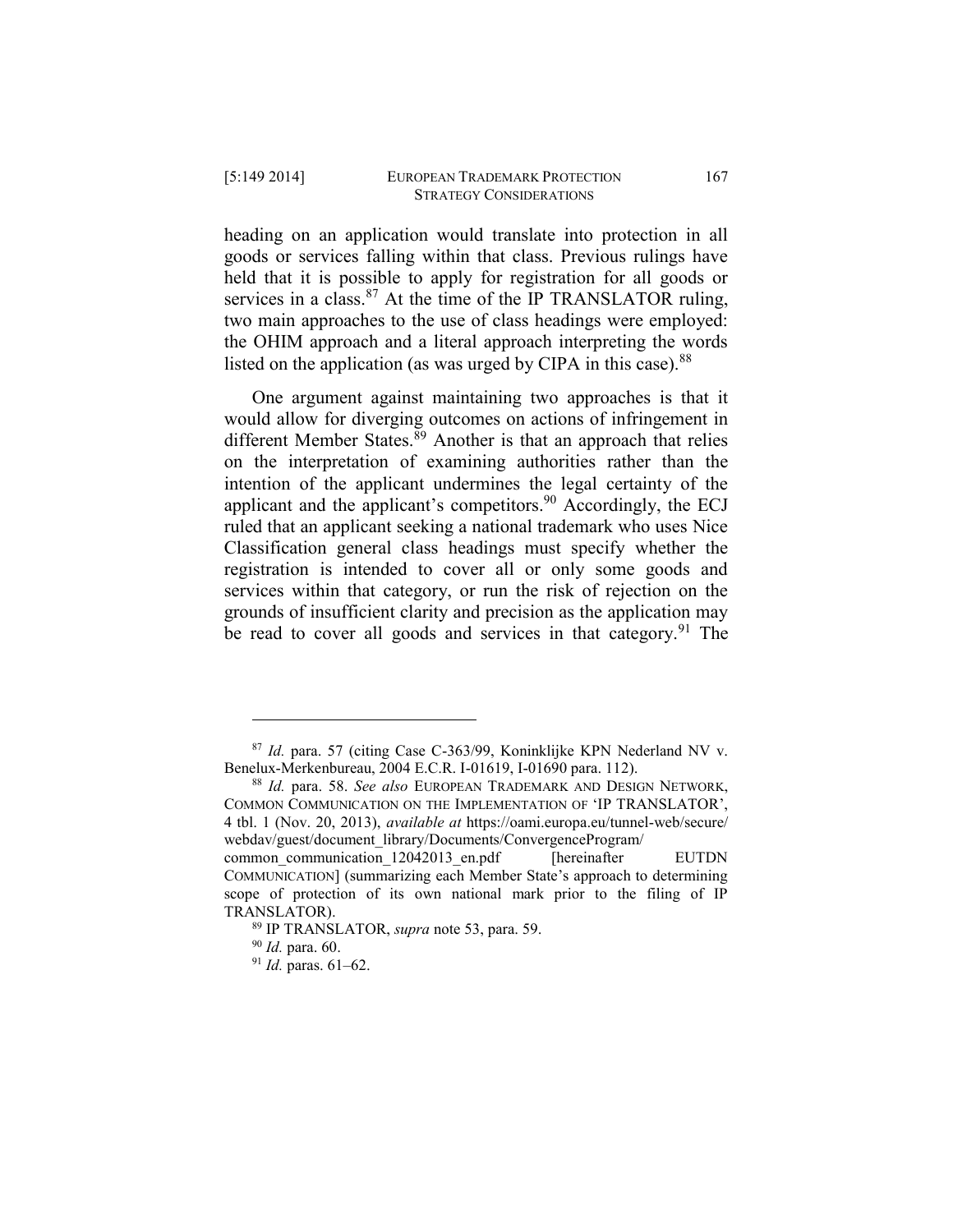implications this ruling has on U.S. SMEs seeking to register trademarks in the EU is discussed in Part IV. $^{92}$ 

# *B. Genuine Use and the ONEL Decision*

# 1. The Facts of the Matter

In December of 2012, the ECJ issued the ONEL decision.<sup>93</sup> Leno Merken BV owned a CTM registration for the mark ONEL in classes 35, 41, and 42 dating back to March 19,  $2002.^{94}$ Hagelkruis Beheer BV applied for a national trademark at the Benelux Office for Intellectual Property (BOIP) for the mark OMEL in classes 35, 41, and 45 on July 27, 2009.<sup>95</sup> The parties acknowledged that the two marks were similar, that they were registered for nearly identical services, and that OMEL would be likely to give rise to public confusion if used in the same market as ONEL.<sup>96</sup> Naturally, Leno opposed the OMEL registration.<sup>97</sup>

When Hagelkruis pressed Leno to show proof of use, Leno could only establish use of ONEL in the Netherlands.<sup>98</sup> This engendered the central dispute between the parties—namely, the

<sup>92</sup> *See infra* Part IV.B.

<sup>93</sup> ONEL, *supra* note 47.

<sup>&</sup>lt;sup>94</sup> ONEL, *supra* note 47, para. 17. The Nice Agreement classes referred to in ONEL's registration encompass (1) advertising and publicity, business administration, office functions, business management, marketing (class 35); (2) education, courses and training sessions, organization of seminars and trade shows (class 41); and (3) scientific and technological services and research and design relating thereto, industrial analysis and research services, design and development of computer hardware and software (class 42). Nice Agreement, *supra* note 34.

<sup>95</sup> ONEL, *supra* note 47, para. 16. Nice Agreement Class 45 encompasses legal services. Nice Agreement, *supra* note 34.

<sup>96</sup> ONEL, *supra* note 47, para. 20.

<sup>97</sup> *Id.* para. 18.

<sup>98</sup> *Id*. para. 21.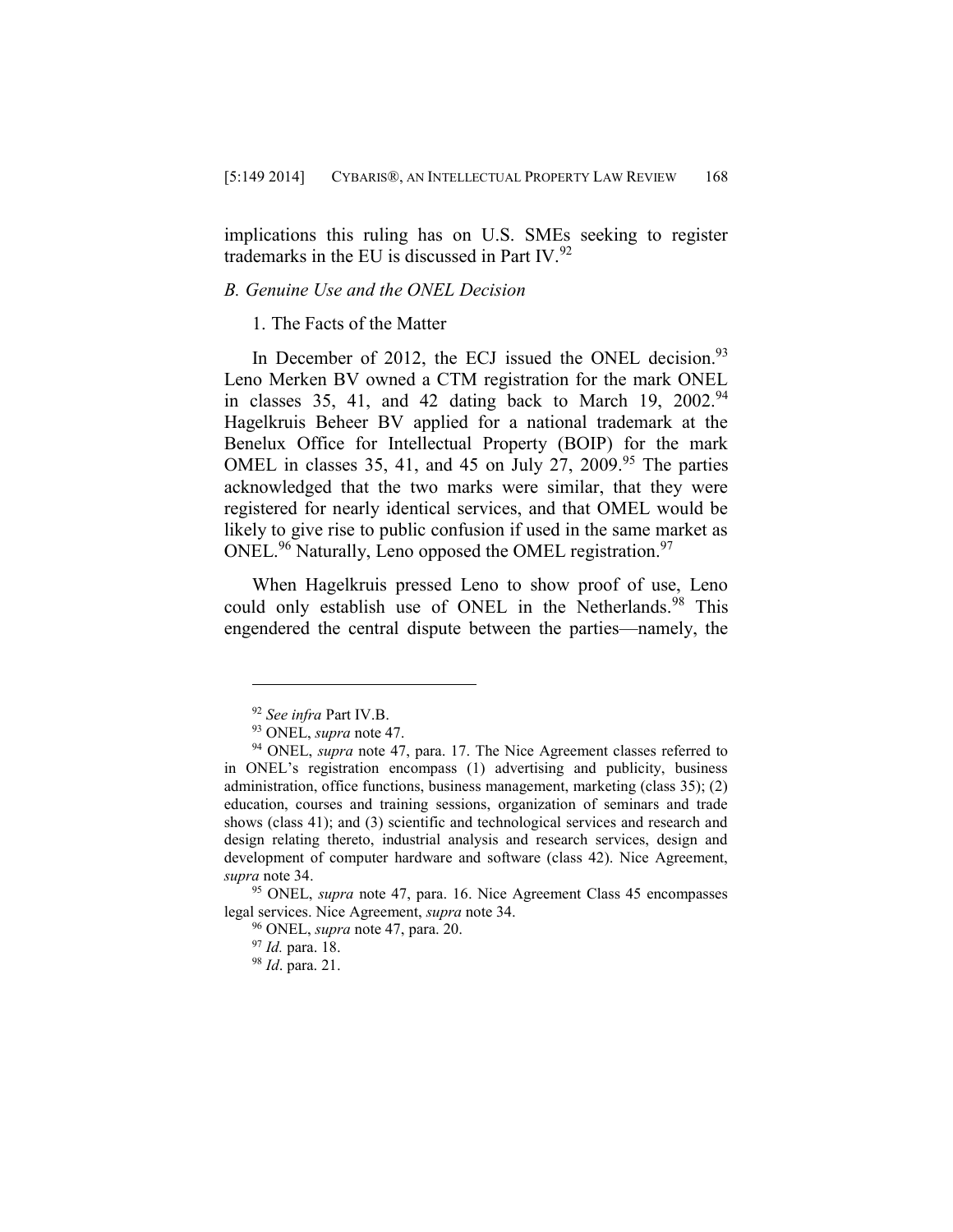extent of the territorial area that is required to show genuine use.<sup>99</sup> The Benelux Convention on Intellectual Property  $(BCIP)^{100}$  applies to CTMs when seniority in the Benelux territory is properly claimed in accordance with CTM regulations.<sup>101</sup> The BOIP rejected Leno's opposition, finding that by BCIP standards Leno had not put the ONEL mark to genuine use in Benelux's contracting Member States<sup>102</sup> during the required five-year period prior to the publication of the OMEL application.<sup>103</sup>

The referring court posed a question as to the applicability of Joint Statement Number 10 regarding Article 15 of Council Regulation (EC) No. 49/94 on the Community Trade Mark.<sup>104</sup> This statement is a record of the meeting minutes of the Council, which maintains "[t]he Council and the Commission consider that use which is genuine within the meaning of Article 15 in one country constitutes genuine use in the Community."<sup>105</sup> The ECJ did not

 $\overline{a}$ 

<sup>102</sup> *Benelux Convention on Intellectual Property*, WIPO, http:// www.wipo.int/wipolex/en/other\_treaties/

<sup>99</sup> *See infra* notes 105–111 and accompanying text.

<sup>100</sup> Benelux Convention on Intellectual Property (Trademarks and Designs) of February 25, 2005, art. 2.3(b), Belg.-Lux.-Neth., Feb. 25, 2005, WIPO Lex No. TRT/BX001/001, [hereinafter BCIP], *available at* http://www.wipo.int/ wipolex/en/other\_treaties/text.jsp?file\_id=181302 (providing that applications for identical or similar trademarks filed for identical or similar goods or services will be evaluated to determine the order of priority for filing; the risk that the consuming public will be confused into associating the goods or services with the earlier trademark is explicitly stated in the BCIP).

<sup>101</sup> *Id.* art. 2.46.

parties.jsp?treaty\_id=229&group\_id=21 (last visited Jan. 2, 2014) (listing the three member countries of the Benelux Convention on Intellectual Property as Belgium, Luxembourg, and the Netherlands).

<sup>103</sup> ONEL*, supra* note 47, para. 19; s*ee also supra* Part II.B (discussing the relation between interplay between Community and national trademark regulations).

<sup>104</sup> ONEL*, supra* note 47, para. 23; *see also* Regulation 40/94, *supra* note 17, art. 15.

<sup>105</sup> ONEL*, supra* note 47, para. 23.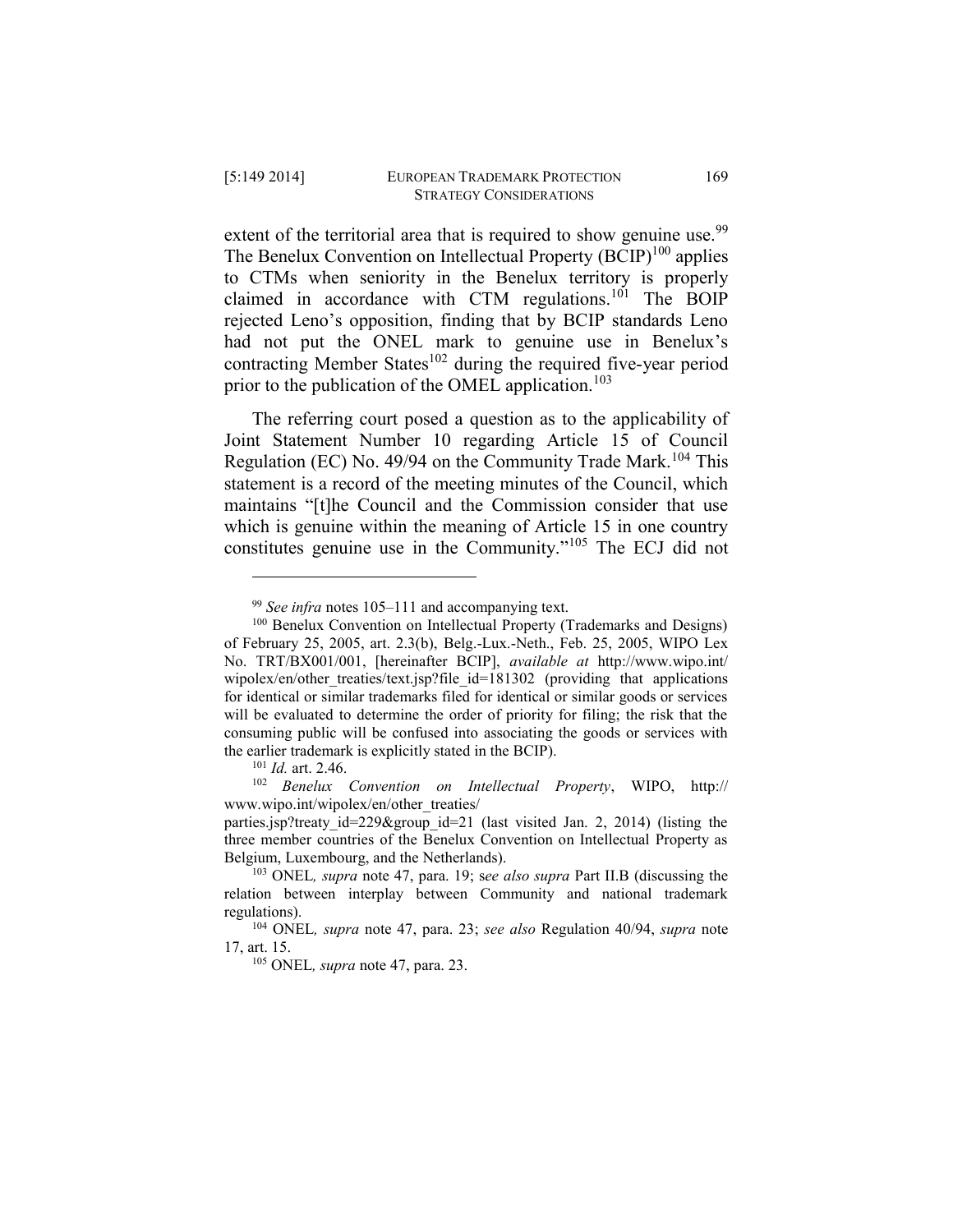find the Joint Statement applicable, deciding in favor of a more flexible rule as set out below.<sup>106</sup>

The ECJ ultimately found that use in one country could be but was not necessarily—enough to establish genuine use in the Community, depending on "all the facts and circumstances."<sup>107</sup> These facts and circumstances include "characteristics of the market concerned, the nature of the goods or services protected by the trade mark and the territorial extent and the scale of the use as well as its frequency and regularity."<sup>108</sup> The ECJ explicitly rejected the notion of a *de minimis* rule, stating that such a rule would prevent a national court from appraising all circumstances presented it; $^{109}$  instead the question of territorial extent of the use needed to show genuine use will continue to be assessed on a caseby-case basis. $110$ 

2. The Reasoning Behind ONEL

Before delving into the question of genuine use, the ECJ called attention to the fact that trademarks are subject to protection under both the CTM and national regulations.<sup>111</sup> The court set out to establish a uniform interpretation of genuine use, referencing the

<sup>106</sup> *Id.* para. 46 (citing Case C-356/05, Elaine Farrell v. Alan Whitty, 2007 E.C.R. I-03067, I-03109, para. 31; Case C-402/03, Skov Æg v. Bilka Lavprisvarehus, 2006 E.R.C. I-00199, I-00213, para. 42; Case C-104/01, Libertel Groep BV v. Benelux-Merkenbureau, 2003 E.C.R. I-03793, I-03804, para. 25; and Case C-292/89, The Queen v. Immigration Appeal Tribunal, ex parte Gustaff Desiderius Antonissen, 1991 E.C.R. I-00745, para. 18) ("[I]t is settled case-law that, where a statement recorded in Council minutes is not referred to in the wording of a provision of secondary legislation, it cannot be used for the purpose of interpreting that provision.").

<sup>107</sup> *Id*. para. 55.

<sup>108</sup> *Id.* para. 56.

<sup>109</sup> *Id.* para. 55.

<sup>110</sup> *Id.* para. 58.

<sup>111</sup> *Id.* para. 25.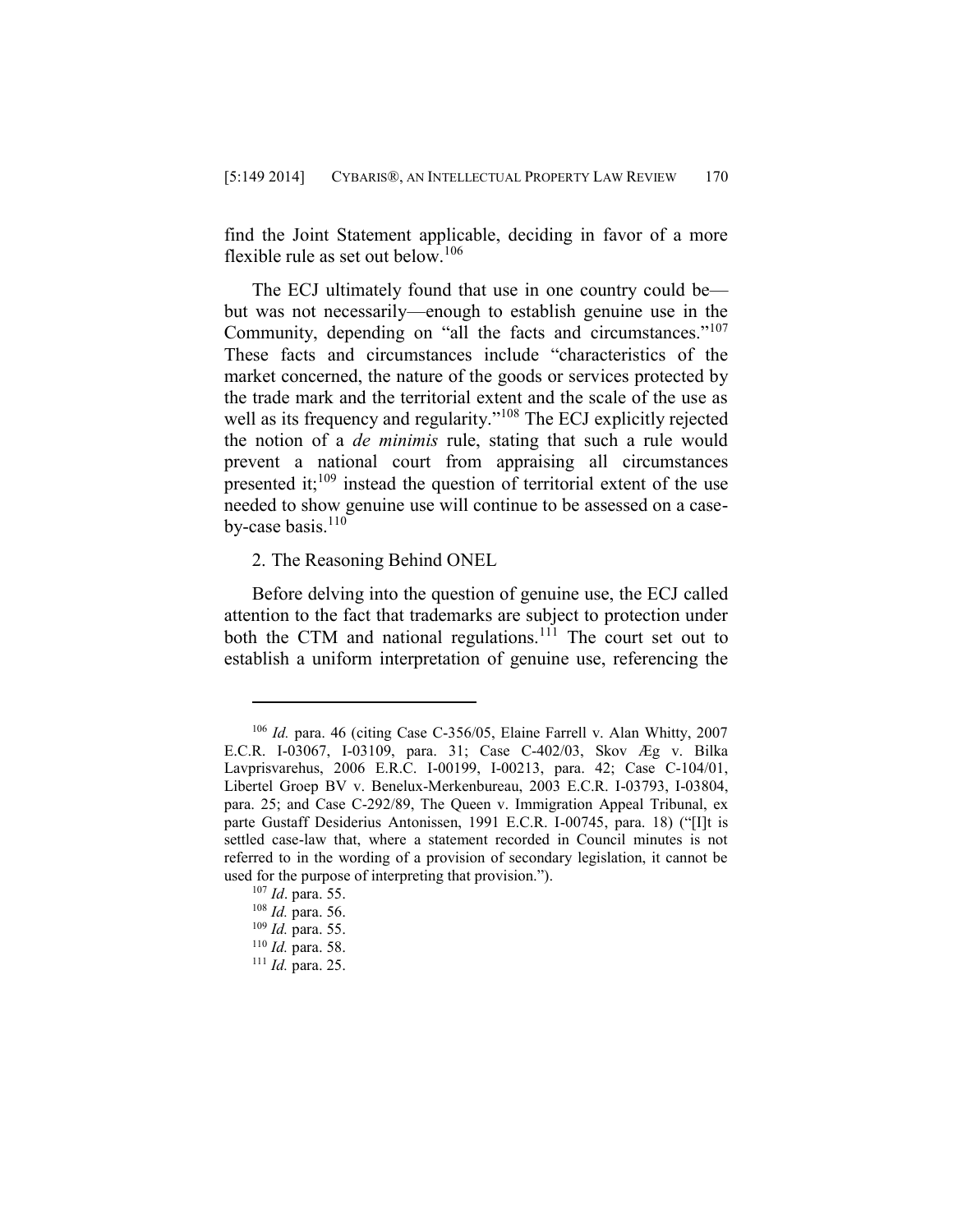intent of the CTM system to approximate national laws to remove impediments to the free movements of goods and services $112$  and to provide uniform protection<sup>113</sup> throughout the EU.<sup>114</sup> While the decision here provides some general guidance to national courts, the result is not quite the easily applicable standard that comes to mind at the suggestion of "uniform interpretation."<sup>115</sup>

As illustrated by the BCIP provision stated in the previous section,  $116$  the rules applying to a CTM and a national trademark have similar standards for evaluating genuine use within their respective geographic areas. <sup>117</sup> This leads to the apparent paradox illustrated by the BOIP's decision: a valid CTM could be found not protectable by one of the Member States because the mark is not used within the borders of that Member State. The court acknowledged the logic inherent in the assumption that a CTM should be used in a larger area than just a single Member State because the Community mark benefits from more extensive protection.<sup>118</sup> However, that reasoning was not held sufficient to establish a *de minimis* rule.<sup>119</sup>

<sup>112</sup> *Id.* para. 26 (citing Case C-190/10, Génesis Seguros Generales Sociedad Anónima de Seguros y Reaseguros v. Boys Toys SA and Administración del Estado, 2012 E.C.R. I-00000, paras. 30–31).

<sup>113</sup> *Id.* para. 27 (citing Case C-190/10, Génesis Seguros Generales Sociedad Anónima de Seguros y Reaseguros v. Boys Toys SA and Administración del Estado, 2012 E.C.R. I-00000, para. 35; Case C-235/09, DHL Express France SAS v. Chronopost SA, 2011 E.C.R. I-02801, para. 41).

<sup>114</sup> *Id.* para. 28.

<sup>115</sup> *Id.*

<sup>116</sup> *See* BCIP, *supra* note 100, arts. 2.3(b), 2.46.

<sup>117</sup> ONEL, *supra* note 47, para. 34.

<sup>118</sup> *Id.* para. 50

<sup>119</sup> *Id.* paras. 54, 50 (reasoning that because "the market . . . for which a [CTM] has been registered [may] . . .[be] restricted to the territory of a single Member State, . . . use of the Community trade mark on that territory might satisfy the conditions both for genuine use of a [CTM] and for genuine use of a national trade mark.").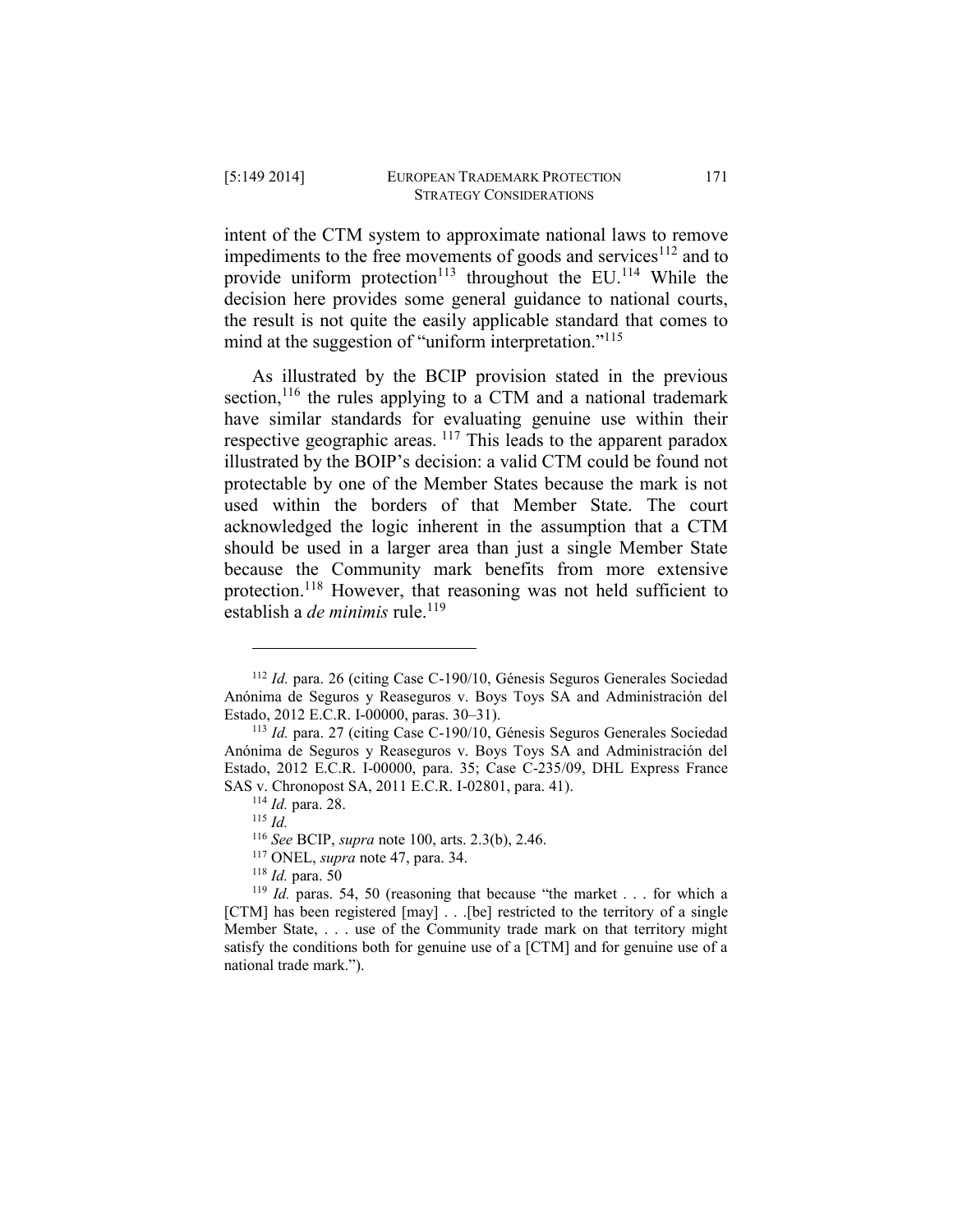Noting that the territorial scope of use is not a separate condition for genuine use, but merely a factor that must be balanced against other factual circumstances, the court moved on to determine what the entire phrase "genuine use in the Community" entails.<sup>120</sup> A close examination of the 207/2009 regulation<sup>121</sup> revealed a few provisions that made reference to the territory of "one or more Member States," but the court disregarded these as relating to issues of jurisdiction and procedure in legal actions.<sup>122</sup>

Taking into consideration the goal of removing territorial borders as barriers to the free movement of goods and services, the CTM enables proprietors of marks to scale their business undertakings throughout the community.<sup>123</sup> Uniform protection throughout the entire Community is an important part of achieving this goal.<sup>124</sup> Thus, the ECJ found territorial borders of the Member States should not be considered in evaluating genuine use in the Community.<sup>125</sup>

In conclusion, the ECJ stressed the importance of the facts and circumstances surrounding the issue of genuine use of a trademark.<sup>126</sup> The uniform interpretation of genuine use the court set out to establish at the start of the opinion comes down to a factual determination based on

> (1) whether the mark in question is used (a) in accordance with its essential function and

<sup>120</sup> *Id.* paras. 36–37.

<sup>121</sup> *See* Regulation 207/2009, *supra* note 18.

<sup>122</sup> ONEL, *supra* note 47, para. 43.

<sup>123</sup> *Id.* para. 40.

<sup>124</sup> *Id.* para. 41.

<sup>125</sup> *Id.* paras. 44–48 (specifically noting that this interpretation is not undermined by OHIM opposition guidelines or the Joint Statement discussed *supra* note 102–04 and accompanying text).

<sup>126</sup> *Id.* para. 56.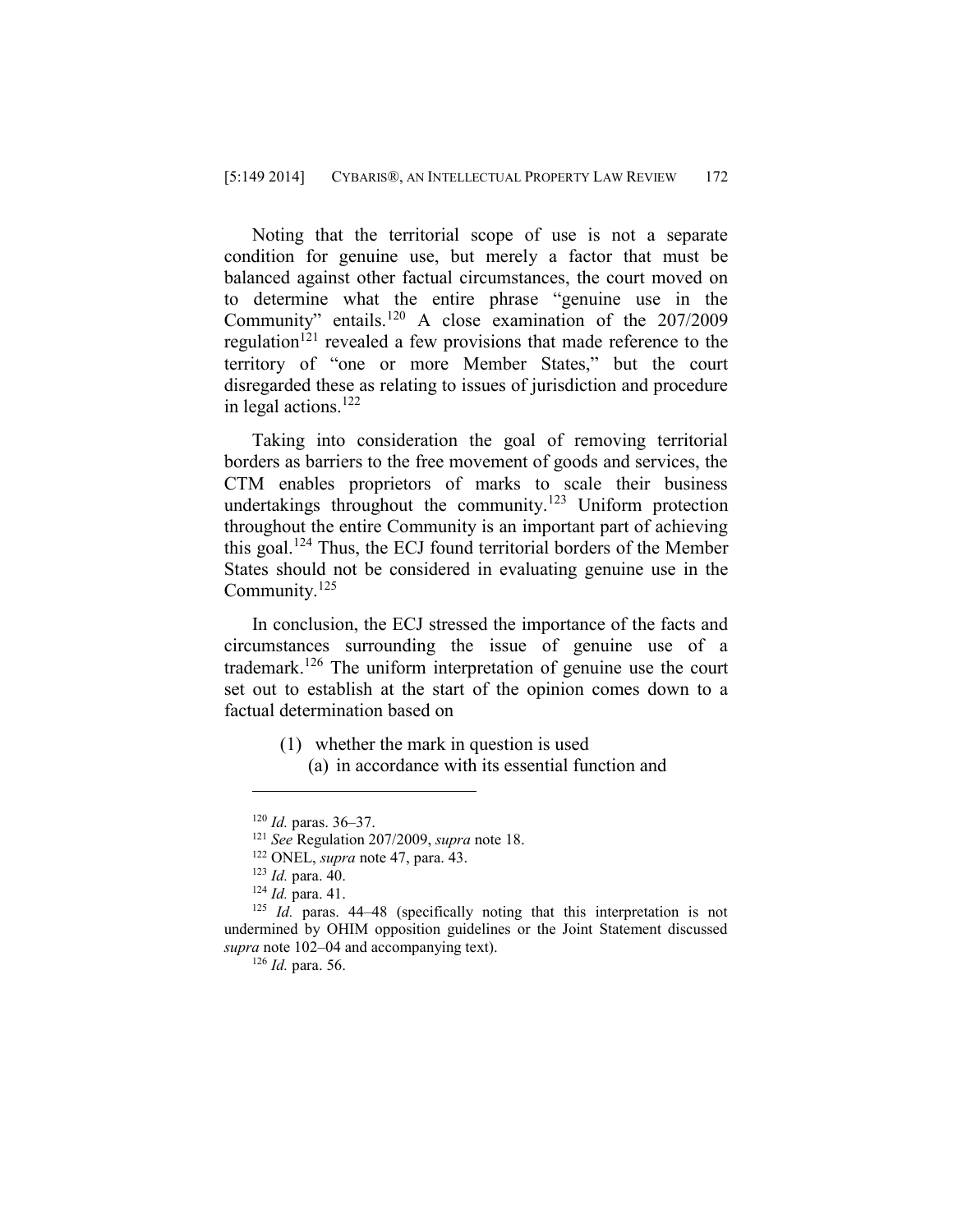- (b) for the purpose of creating or maintaining market share for the protected goods or services;
- (2) considering all relevant facts and

circumstances, including

- (a) the characteristics of the market concerned;
- (b) the nature of the goods or services protected by the trade mark;
- (c) the territorial extent of the use;
- (d) the scale of the use; and
- (e) the frequency and regularity of the use.<sup>127</sup>

This decision attempts to balance the goal of promoting a single European internal market and the realities faced by entities that wish to do business in an international arena.<sup>128</sup>

# IV. APPLICATION OF IP TRANSLATOR AND ONEL TO SME INTELLECTUAL PROPERTY STRATEGIES

Establishing sufficient IP protection is critical for an SME looking to create valuable business assets from ideas.<sup>129</sup> Given that it is important for SMEs to maximize the return of each dollar and decision, a well-thought-out business strategy will benefit the entity when it comes time to file for trademark protection. This

<sup>127</sup> *Id.*

<sup>128</sup>*Logos and No-Gos*, MACFARLANES LLP (Sept. 2012), http:// www.macfarlanes.com/media/632585/logos%20and%20nogos%20-

<sup>%20</sup>can%20use%20of%20a%20community%20trade%20mark%20in%20one% 20member%20state%20constitute%20genuine%20use%20across%20the%20eu. pdf.

<sup>129</sup> ALIKHAN & MASHELKAR, *supra* note 9, at 107; s*ee generally* ANDREW J. SHERMAN, HARVESTING INTANGIBLE ASSETS: UNCOVER HIDDEN REVENUE IN YOUR COMPANY'S INTELLECTUAL PROPERTY 169–214 (2011) (discussing various business models and cooperation policies that SMEs can employ to leverage intellectual capital).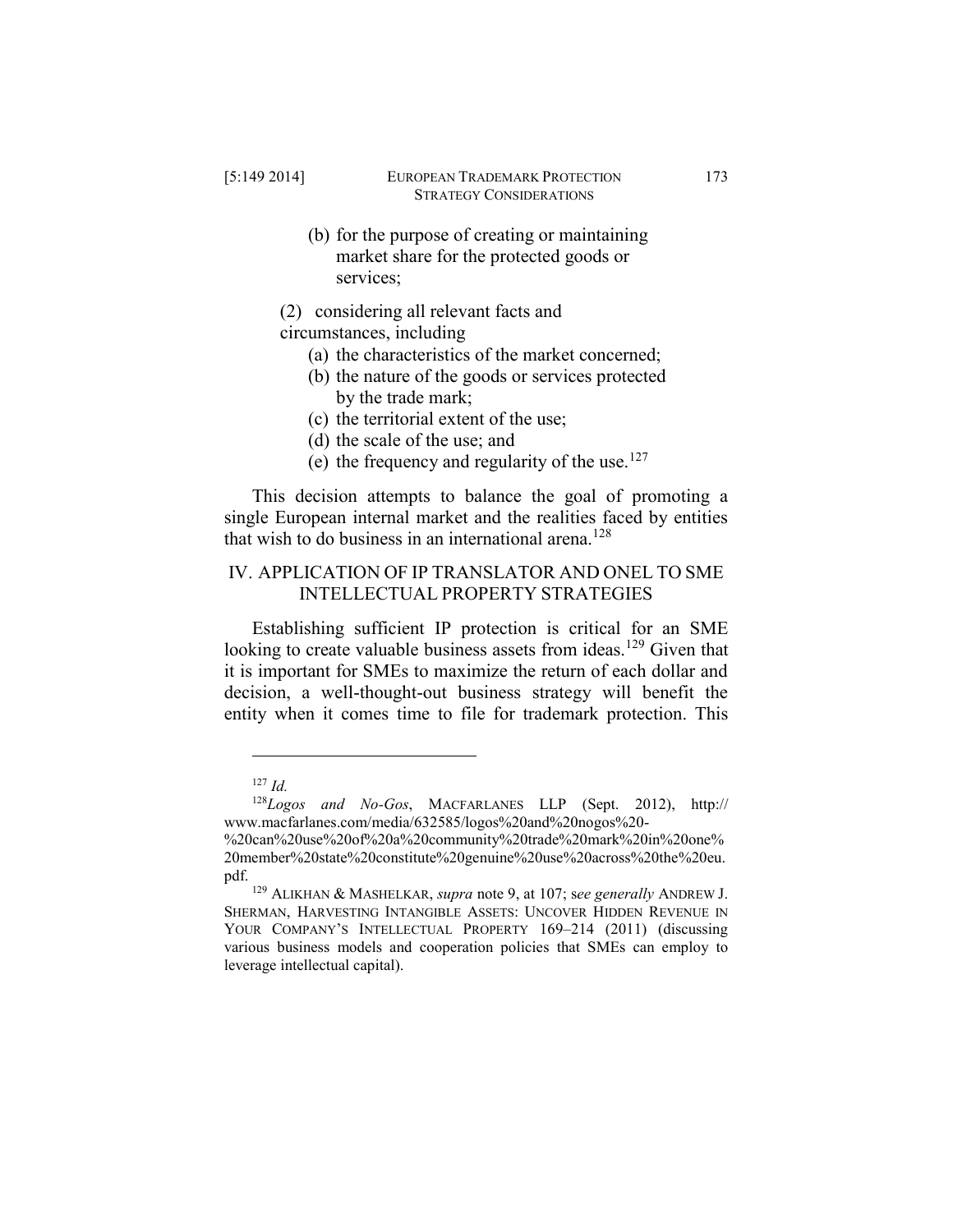section presents an overview of the importance of integrating IP strategy into the overall business plan. The ONEL and IP TRANSLATOR decisions continue to spark debate and uncertainty regarding their respective effects on IP strategies.<sup>130</sup> This section concludes with the implications that IP TRANSLATOR and the ONEL decision are likely to have on an SME's IP strategy.

#### *A. Integrating Business Goals and IP Strategy*

 $\overline{a}$ 

An SME's IP strategy should be aligned with the overall business strategy and not treated as a separate legal issue to be addressed independently.<sup>131</sup> IP can benefit from a variety of common business goals, such as defending (or gaining) market share, optimizing expenses, or capturing value.<sup>132</sup> The path to financial success increasingly relies on obtaining IP rights with global reach, though enforcing these rights may present a challenge as piracy becomes more pervasive.<sup>133</sup> The earlier an IP specialist can be involved in the planning phases of trademark strategies, the better off the business will be.<sup>134</sup> Creating a business group

<sup>130</sup> *See* Richard Ashmead, IP TRANSLATOR *One Year On: Quo Vadis?*, THE IPKAT (June 2, 2013), http://ipkitten.blogspot.com/2013/06/ip-translatorone-year-on-quo-vadis.html; Little, *supra* note 20, at 21, 25.

<sup>131</sup> INT'L CHAMBER OF COMMERCE & WIPO, *supra* note 9, at 12 (providing a partial list of more than twenty business functions in which IP considerations should be considered).

<sup>132</sup> *See generally* SUZANNE S. HARRISON & PATRICK H. SULLIVAN, EDISON IN THE BOARDROOM REVISITED: HOW LEADING COMPANIES REALIZE VALUE FROM THEIR INTELLECTUAL PROPERTY 27–160 (2d ed. 2012) (discussing five levels of company objectives supported by managing IP, and detailing the best practices for each).

<sup>133</sup> KEITH E. MASKUS, PRIVATE RIGHTS AND PUBLIC PROBLEMS 3–4 (2012) ("[I]n a world where 'if you build it they will copy,'" infringement of intellectual property rights is rampant, from music piracy in the developed world to counterfeit drugs in developing countries).

<sup>134</sup> *See* KENNETH L. PORT, TRADEMARK LAW AND POLICY 287 (3d ed. 2013) (stating that "better trademark attorney[s] attempt to involve" themselves prior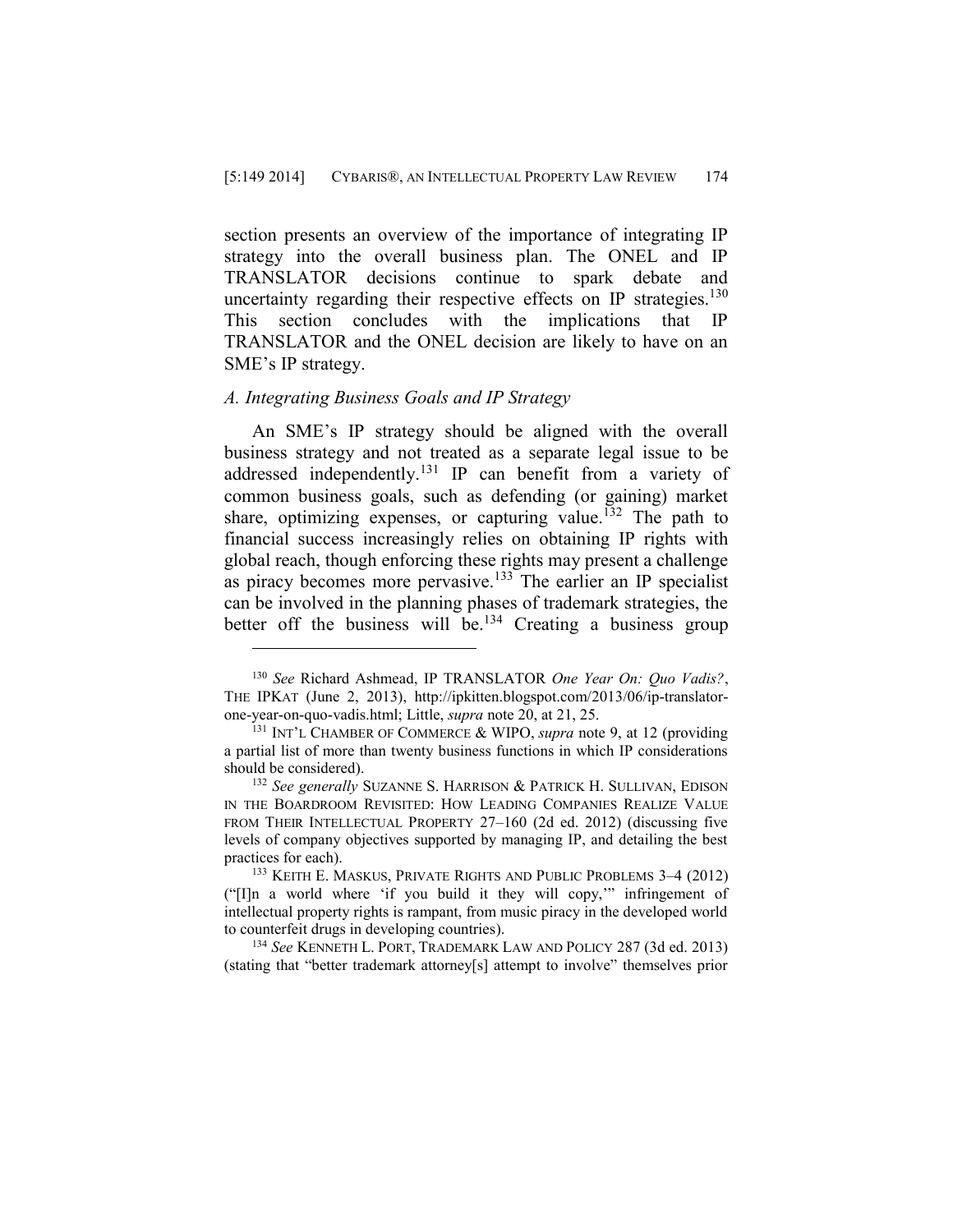$\overline{a}$ 

devoted to IP management is an important first step in bolstering the overall business plan with technical and legal support.

The last ten years have seen a significant change in the way companies approach IP management—in larger companies the attorney staffed simply to defend existing patents has been replaced by a new member of the C-suite: the Chief Intellectual Property Officer (CIPO).<sup>135</sup> This addition allows for the centralization of all the different aspects of IP beneath a single managerial structure.<sup>136</sup> Following the economic downturn, business executives were attuned to how most of a business's operations could be woven together effectively. However, integrating IP was still a challenge.<sup>137</sup> Often, this is the result of different approaches and backgrounds in business judgment and technical or legal judgment.<sup>138</sup>

Knowledge sharing is key to building a strategic business plan in which IP can play a major supporting role.<sup>139</sup> Without a strong relationship among business leaders and IP executives, IP

to the business's selection of a trademark, thereby avoiding obviously bad marks).

<sup>135</sup> HARRISON & SULLIVAN, *supra* note 132, at 30; *see also* SHERMAN, *supra* note 129, at 117–20 (identifying some of the best practices and notable mistakes in business strategies in the last twenty years).

<sup>136</sup> HARRISON & SULLIVAN, *supra* note 132, at 30 (listing portfolio administration, IP litigation, IP in mergers and acquisitions, IP licensing, and IP monetization).

<sup>137</sup> *See* Dan McCurdy, *Out of Alignment—Getting IP and Business Strategies Back in Sync*, *in* FROM ASSETS TO PROFITS: COMPETING FOR IP VALUE & RETURN 3, 11 (Bruce Berman ed., 2009) (contrasting "perhaps their most valuable corporate asset—their intellectual property" with the operational, managerial, and financial aspects business executives know how to leverage).

<sup>138</sup> *Id.* at 12–13 (stating a mutual lack of understanding between business goals and how to effectively leverage IP).

<sup>&</sup>lt;sup>139</sup> *Id.* at 13 ("[T]he company's business strategy and objectives should always drive the IP strategy, and not vice versa . . . ."); *see also id.* at 13–16 (discussing ways in which IP can bolster the company's financial goals).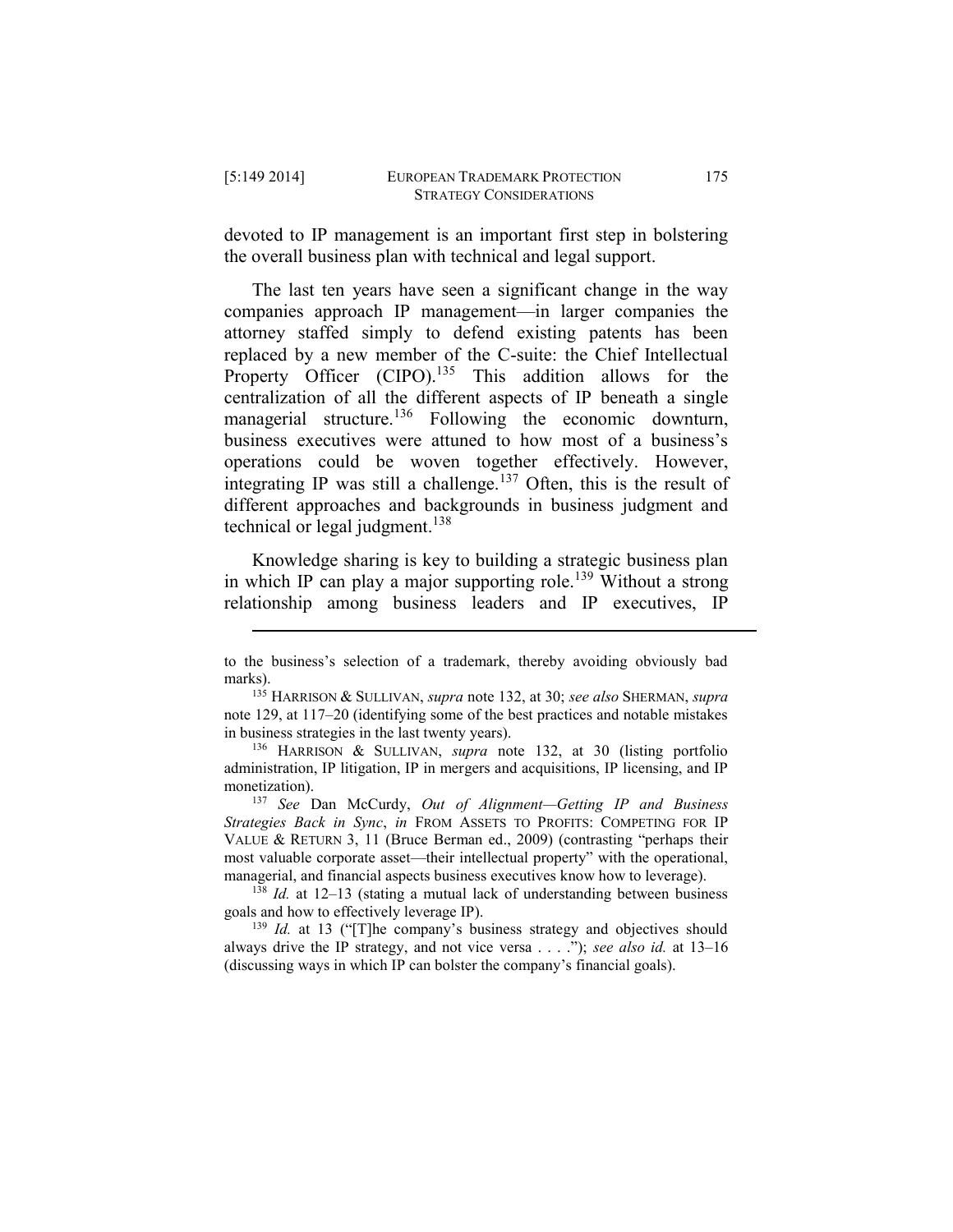documents may be filed away in drawers instead of on balance sheets.<sup>140</sup> As a preliminary step, executives should ensure that an IP leader is included in all business strategy meetings and crisis situations.<sup>141</sup> This may be more difficult for an SME that consults with outside IP professionals, rather than having one in-house; indeed, many SMEs may not be in a position to manage their IP effectively without some significant preparatory work.<sup>142</sup>

SMEs that are not sophisticated in the management of IP or in international business should begin with an audit involving outside specialists and in-house research and development teams.<sup>143</sup> An audit can raise questions that lead to the beginnings of a comprehensive IP strategy and opportunities for growth.<sup>144</sup> A successful global expansion strategy incorporates many business and legal concepts;<sup>145</sup> as stated above, the earlier the IP specialists are included in the planning phases, the more valuable their contributions will likely be.

Companies that effectively manage their IP stand a better chance of surviving future recessions.<sup>146</sup> The specific tactics employed by an SME will vary depending on what level of

<sup>140</sup> *Id.* at 17; *see also* HARRISON & SULLIVAN, *supra* note 132, at 38 ("The main lesson of the 2008 financial crisis is that due to the multitude of risks that arise from business, regulatory, and human failings, business must be alert to their true value.") (footnote omitted).

<sup>141</sup> McCurdy, *supra* note 137, at 16.

<sup>142</sup> *See* HARRISON & SULLIVAN, *supra* note 132, at 161–67 (providing selfassessment questions for small companies to use in evaluating whether they are ready to advance in IP management).

<sup>143</sup> *See* SHERMAN, *supra* note 129, at 84–86.

<sup>144</sup> *See id.* at 85–86 (listing seven phases of an initial IP audit and key questions for the strategic planning process).

<sup>145</sup> *See id.* at 224–30 (stating the four-step progression toward becoming a global company, some of the legal concerns faced by expanding companies, and some of the advantages and disadvantages of doing business overseas).

<sup>146</sup> HARRISON & SULLIVAN, *supra* note 132, at 38.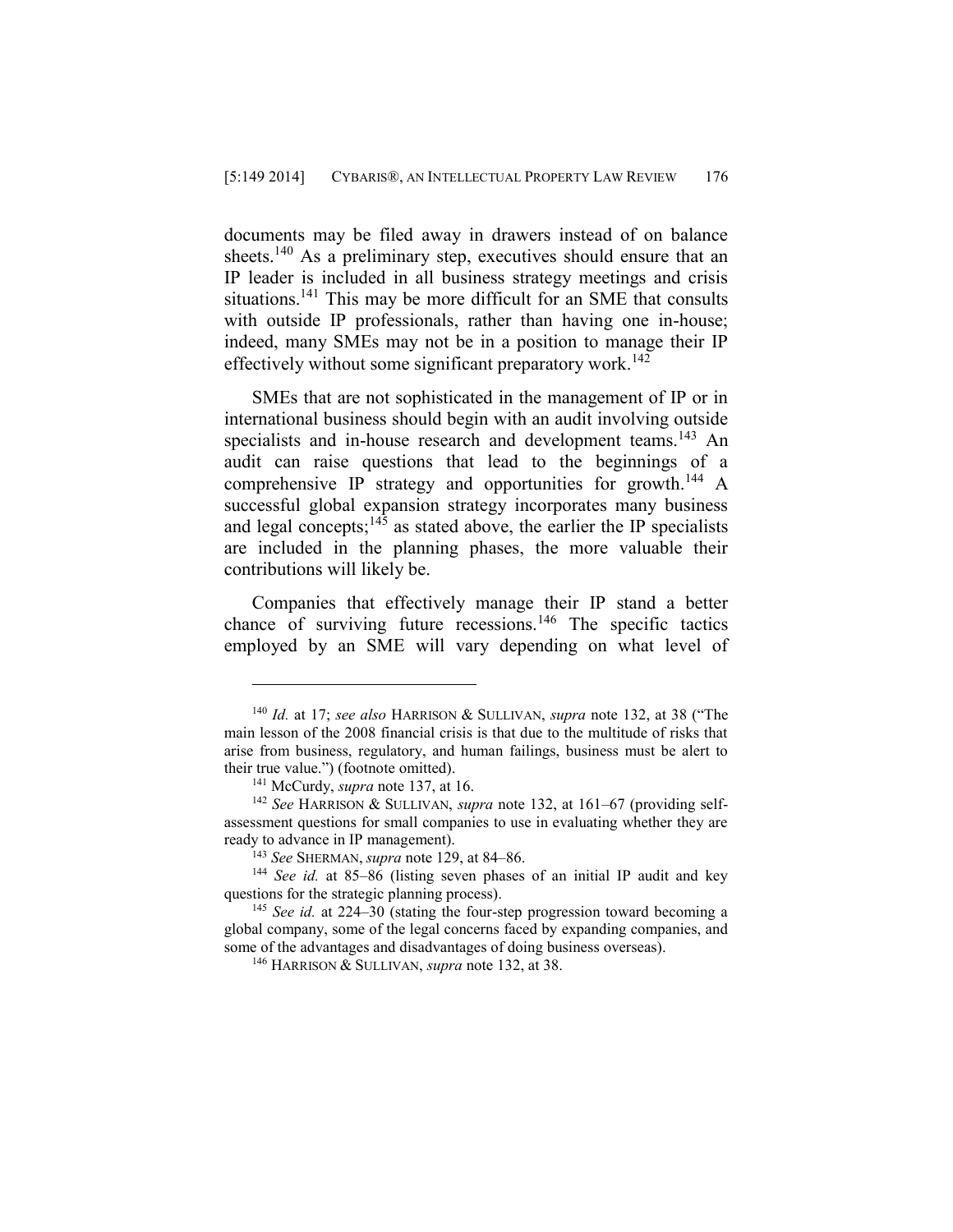$\overline{a}$ 

sophistication the entity has achieved in its IP management and what the business goals and objectives are.<sup>147</sup>

# *B. IP TRANSLATOR*

Following the IP TRANSLATOR decision, the OHIM immediately repealed Communication 4/03.<sup>148</sup> In its place, the OHIM published a new communication requiring applicants to specifically indicate whether or not they intend to cover all or only some of the goods or services within a given heading.<sup>149</sup> The majority of the Community national offices have moved to a literal interpretation of new applications following IP TRANSLATOR.<sup>150</sup> For an SME applying for a new CTM or national mark in the EU, thought should be given to the level of specificity required to avoid a rejected application.

As illustrated by IP TRANSLATOR, an application that uses just the class headings may be found overbroad.<sup>151</sup> The EUTDA and the EU National Offices continue to work together to determine which class headings are sufficiently clear and specific,

<sup>147</sup> *Id.* at 16–17 (summarizing five levels of expectations—and, correspondingly, demands for management—of how IP will contribute to overall company goals).

<sup>148</sup> Antonio Campinos, President, OHIM, Communication No 2/12 of the President of the Office, para. IX (June 20, 2012) [hereinafter Communication 2/ 12] ("Communication No. 4/03 of the President of 16 June 2003, concerning the use of class headings in lists of goods and services for Community trade mark applications and registrations, is hereby repealed.").

<sup>149</sup> *Id.* paras. III–IV. Trademarks registered or applied for prior to the issuance of this communication were assumed to have been intended to cover all goods or services listed in the class heading under which the mark was filed. *Id.* paras. V–VI.

<sup>150</sup> *See* EUTDN COMMUNICATION, *supra* note 88, at 5 (showing only Hungary, Italy, Lithuania, and Romania as looking also to the alphabetical list of the Nice Classification edition at the time of filing to determine scope of protection).

<sup>151</sup> *See supra* Part III.A.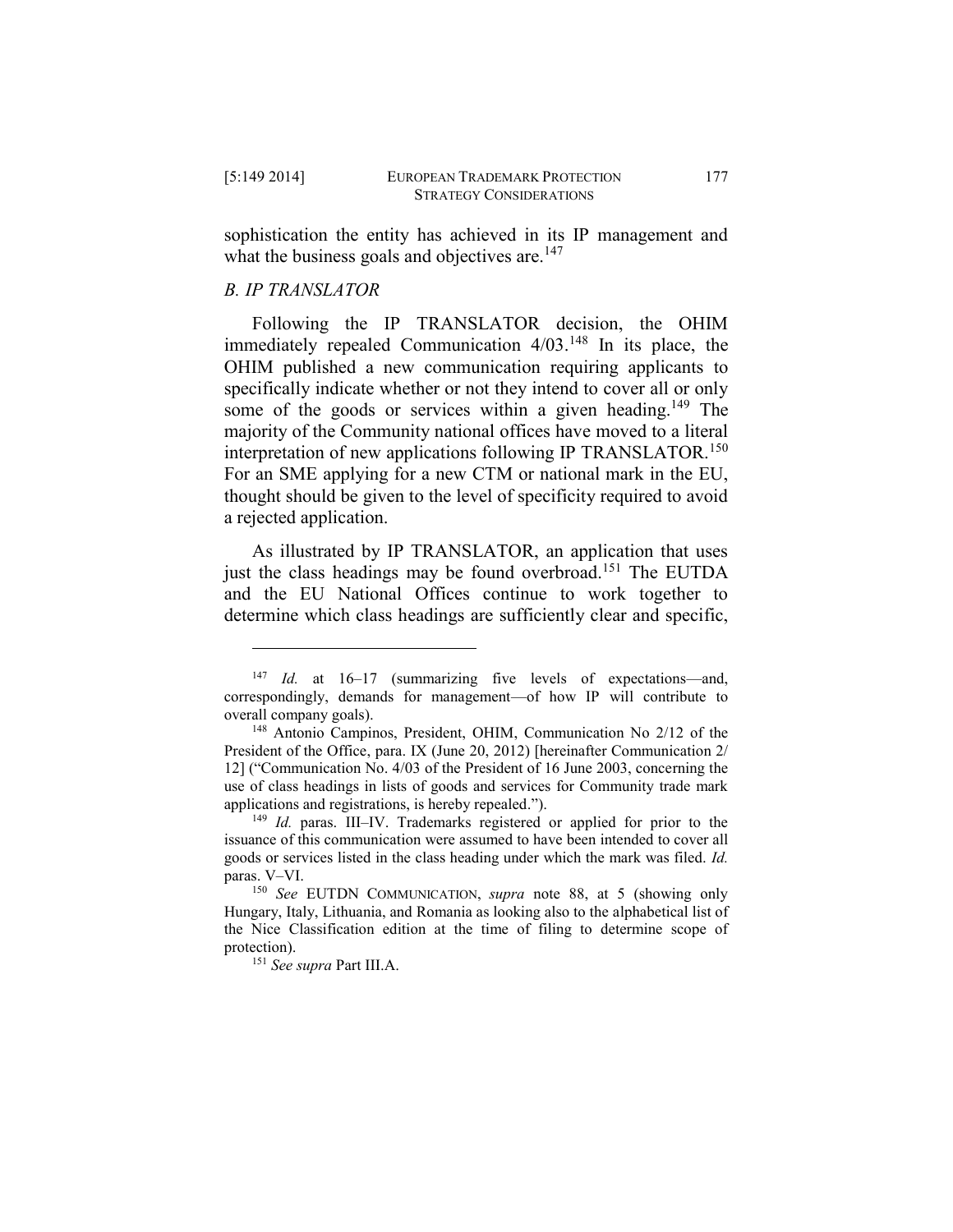and which require an applicant to include a detailed list.<sup>152</sup> Some national offices require the full alphabetical listing of goods or services to be protected to be included along with the class heading.<sup>153</sup> While this may lead to several pages of additional specifications that were not strictly necessary prior to IP TRANSLATOR,<sup>154</sup> an SME with a clear, focused business strategy should be able to provide a finite list of goods or services in which it intends to do business.

On the other side of this argument is the potential that an overly narrow application could stunt an SME's future growth under a registered trademark. For SMEs, innovation and expansion are often most practical in small advances related to current business offerings.<sup>155</sup> The EUTDA and the majority of EU National Offices have adopted a literal interpretation of the list of goods and services included on a new application; SMEs that plan to expand their offerings should keep in mind those goods and services into which it may expand under the current business plan when filling out a trademark application. In light of the ONEL decision, SMEs should focus on the goods and services that may

<sup>152</sup> *See* EUTDN COMMUNICATION, *supra* note 88, at 2.

<sup>153</sup> *See id.* at 5; Olivier Thrierr, *France—Identification of the Goods or Services for Which Protection is Sought,* SANTARELLI INTELL. PROP. (Feb. 10, 2013), http://www.santarelli.com/en/ip-information-resources/publications/ france-identification-of-the-goods-or-services-for-which-protection-is-soughtuse-of-nice-classification-class-headings-extent-of-the-protection-conferred-bythe-trade-mark.html.

<sup>154</sup> Little, *supra* note 20, at 21, 25.

<sup>155</sup> INT'L CHAMBER OF COMMERCE & WIPO, *supra* note 9, at 12 ("[F]ocusing on small steps that correlate to other existing functions of the business would make it easier for smaller businesses to implement a costeffective IP strategy.").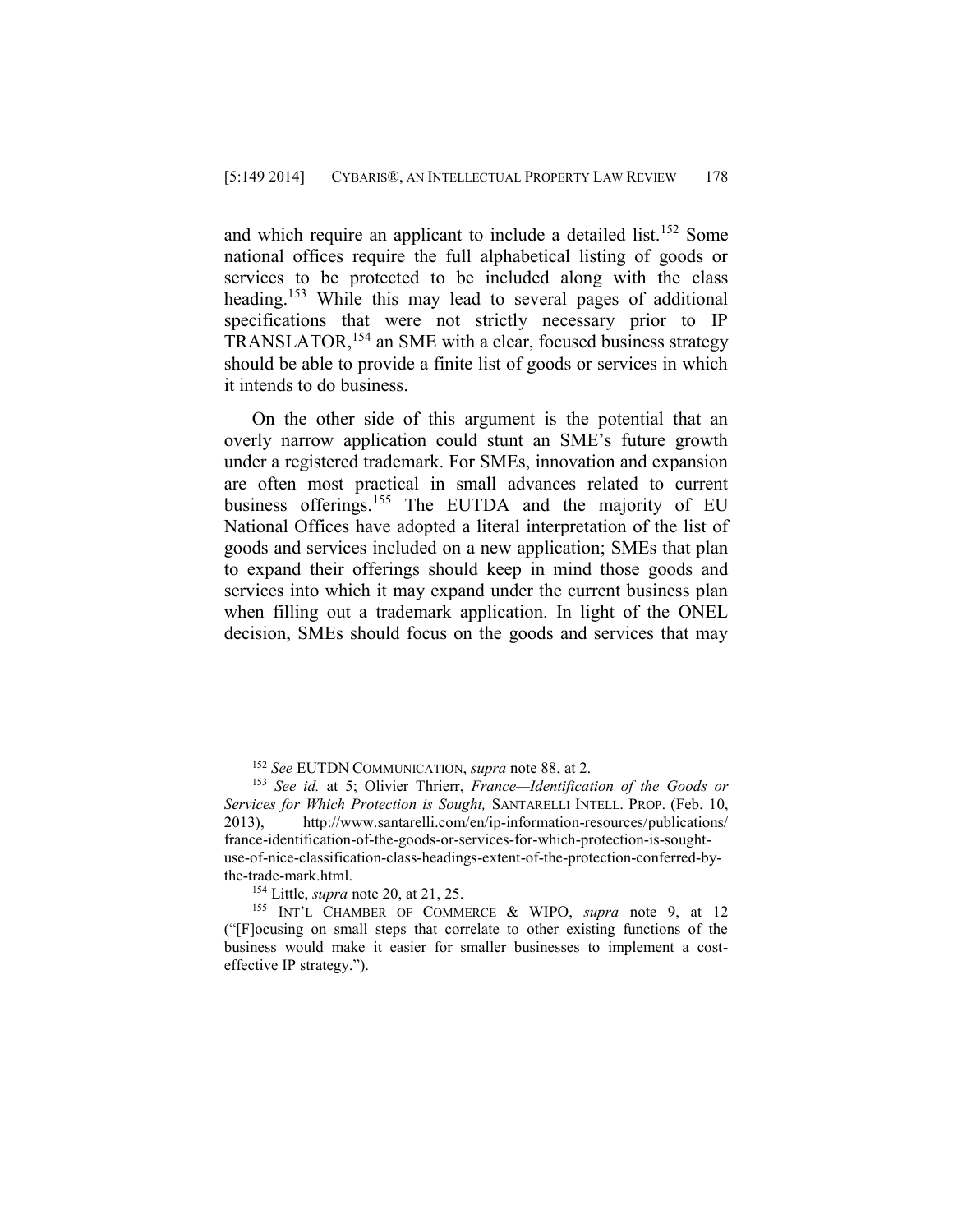feasibly be added within five years to avoid opposition on the grounds of failing to establish genuine use.<sup>156</sup>

# *C. ONEL*

 $\overline{a}$ 

With its ruling in the ONEL decision, the ECJ stated that the territorial borders of EU Member States should be disregarded when evaluating whether a mark has been put to genuine use.<sup>157</sup> This appears to be good news for U.S. SME applicants seeking to enter the Community market at a conservative pace, as it allows them to test the waters in a single Member State and scale their use throughout the Community as demand for the product grows.<sup>158</sup> By that line of reasoning, a potential trademark holder could even enter the Community market without having a concrete plan for expansion and still enjoy broad protection. However, the court's ruling leaves a large gray area that could result in a CTM being converted to merely a national mark,<sup>159</sup> as the ONEL decision sets a slightly higher standard for evaluating genuine use in the

<sup>156</sup> ONEL, *supra* note 47, at 34 (recognizing Article 15 of Regulation 207/ 2009 and Article 10 of Directive 2008/95 as each requiring genuine use within the territorial area within five years of registration in order to constitute genuine use); *Logos and No-Gos*, *supra* note 128.

<sup>157</sup> ONEL, *supra* note 47, para. 57.

<sup>158</sup> *See* Hastings Guise & Caroline Bass, *Is Use of CTM in Single Member State Always Enough, Never Enough, or Sometimes Enough?*, WORLD TRADEMARK REV. (Jan. 7, 2013), *available at http:// www.worldtrademarkreview.com/daily/detail.aspx?g=a5ad55d2-d183-40bb-9fb5-d03ad5212027&q=* ("At first sight, the decision supports the OHIM guidance and long-held assumption that use in one member state equates to use in the entire community.").

<sup>159</sup> ONEL, *supra* note 47, at 51 (stating that exception in Article 112(2)(a) of Regulation No 207/2009 allows this conversion when a national court finds use in a Member State insufficient to justify Community-wide protection); *ECJ on the Interpretation of "Genuine Use of a Community Trade Mark"*, AWPR (Jan. 30 2013), http://www.awpr.de/newsletter/201301/eugh-zur-auslegung-desbegriffs-ernsthafte-benutzung-einer-gemeinschaftsmarke/.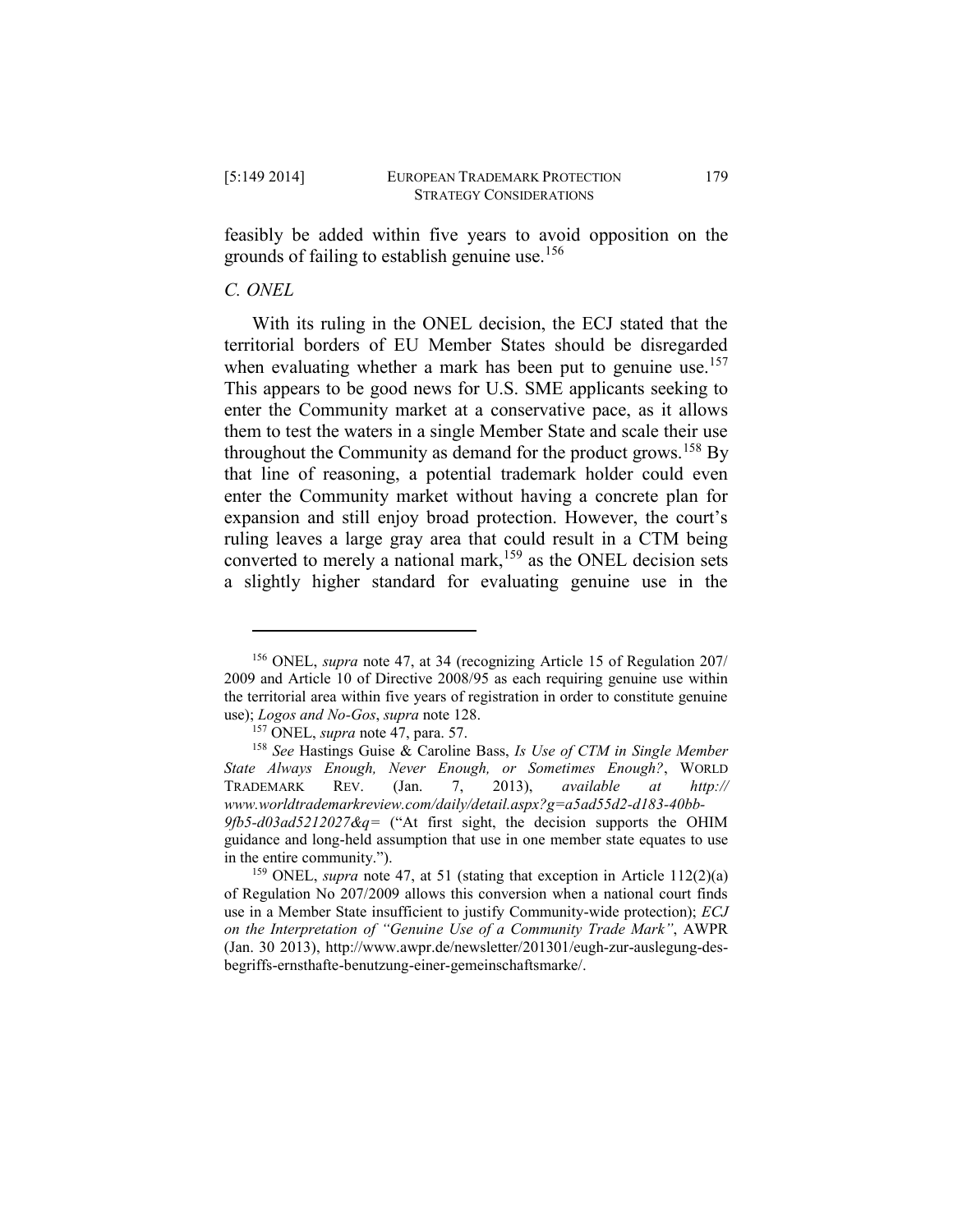Community than in a single Member State,  $160$  but does not set universal parameters.

International trademark protection should be encouraged for SMEs.<sup>161</sup> While the ONEL decision may not affect large companies that either do or intend to do business in multiple Member States or can easily afford international protection under the Madrid Protocol, it may have a chilling effect on the number of CTMs sought by SMEs in favor of filing for the perceived relative security of national marks.<sup>162</sup> However, the entity's strategic goals and business plan should factor more heavily than the worry of uncertain protection when deciding whether to file for CTM or national protection.

The ECJ's ruling takes into account certain barriers that exist within the Community that make access to certain parts of the market more difficult.<sup>163</sup> In such a case, concentrated use within a single Member State could be weighed heavily in favor of establishing genuine use.<sup>164</sup> However, in a market with little local concentration, it is more difficult to argue that use in a single Member State constitutes genuine use in the Community market.<sup>165</sup> SMEs selling specialized or highly unique goods and services, therefore, should have a greater chance at establishing Community-wide protection based on limited territorial market presence, while SMEs selling common products may want to

<sup>160</sup> Little, *supra* note 20, at 21.

<sup>161</sup> ALIKHAN & MASHELKAR, *supra* note 9, at 105 ("International partnering, networking and clustering within localities are some of the best ways to build and sustain the kind of competitiveness that SMEs need to survive and grow in a globalizing economy.").

<sup>162</sup> Little, *supra* note 20, at 21.

<sup>163</sup> *See Logos or No-Gos*, *supra* note 128 (summarizing the Advocate General's opinion recognized by the court).

<sup>164</sup> *See* ONEL, *supra* note 47, at 50.

<sup>165</sup> *See* Guise & Bass, *supra* note 158.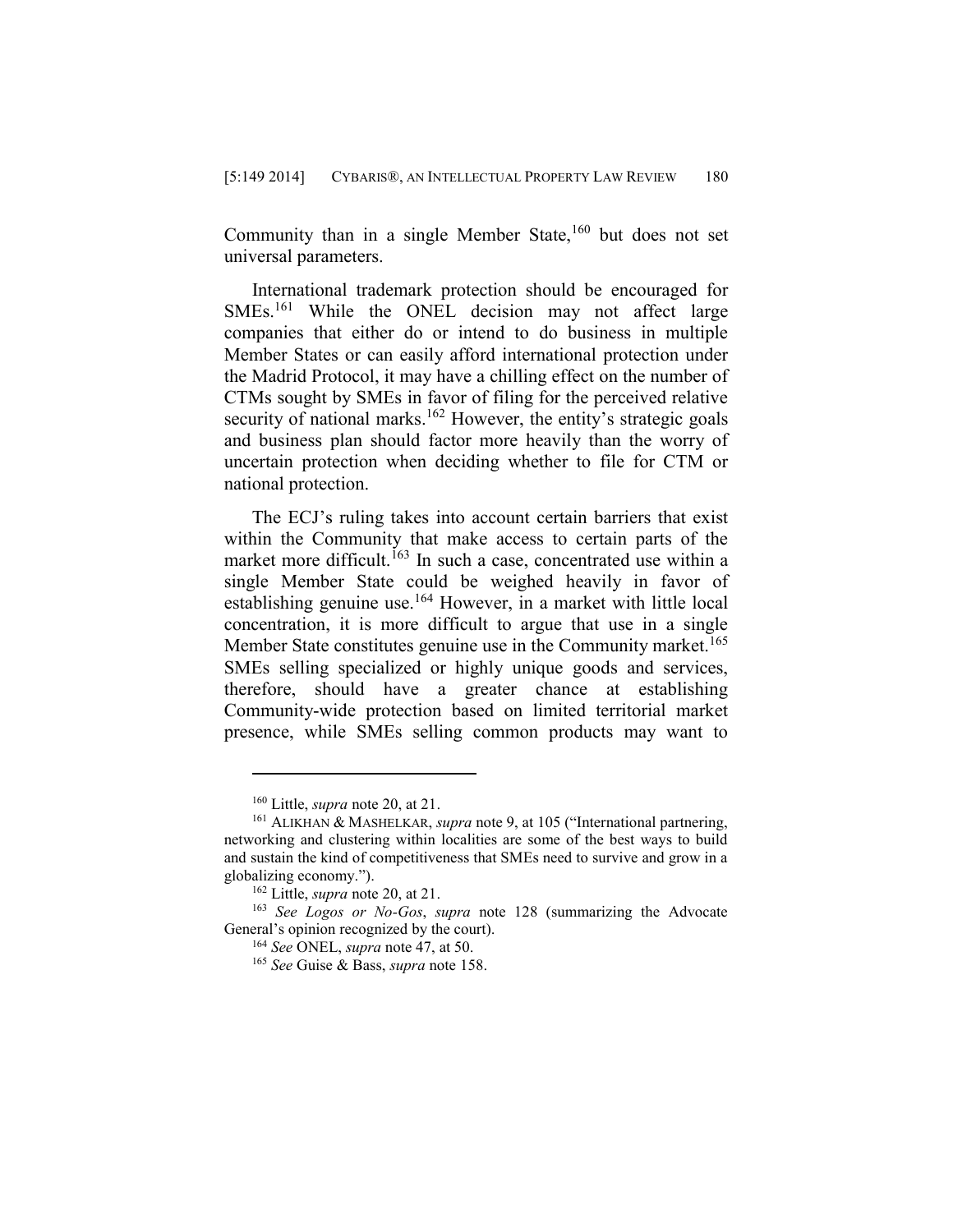consider whether national marks are a better value for their investment.

## V. CONCLUSION

In the late 1990s, the EU was already a significant market for U.S. companies.<sup>166</sup> Until recently, the United States has been the number one applicant for CTMs, applying for more than 14,000 marks in 2012, and in excess of 210,000 across the history of the CTM.<sup>167</sup> Given that a CTM is at first glance an attractive option for U.S. companies wishing to expand their market reach into the EU Member States, those who wish to do business in the EU should carefully consider the impacts IP TRANSLATOR and the ONEL decision will have on their IP strategy.<sup>168</sup>

SMEs should carefully consider defining not only the goods and services already in production, but also those that will realistically be produced in the near future to avoid (1) overbroad applications that may be found too general and (2) overly narrow protection that could stunt future growth.<sup>169</sup> Because CTMs will not afford automatic protection across the entire Community unless all of the circumstances justify excluding others from the market, SMEs should weigh the likelihood of expansion across Member State territories when deciding whether Community-wide

<sup>166</sup> F. Calvetti, *The Impact of the Community Trade Mark on Applicants in Non-Member Countries*, *in* EUROPEAN COMMUNITY TRADE MARK: COMMENTARY TO THE EUROPEAN COMMUNITY REGULATIONS 425–33 (Mario Franzosi ed., 1997).

<sup>167</sup> OHIM*, SSC009—Statistics of Community Trade Marks* (Aug. 11, 2013), *available at* [http://oami.europa.eu/o](http://oami.europa.eu/)ws/rw/resource/documents/OHIM/statistics/ ssc009-statistics of community trade marks 2013.pdf (detailing the breakdown of applications filed by country//territory and listing the United States as second only to Germany).

<sup>168</sup> *See supra* Part IV.B–C.

<sup>169</sup> *See supra* Part IV.B.